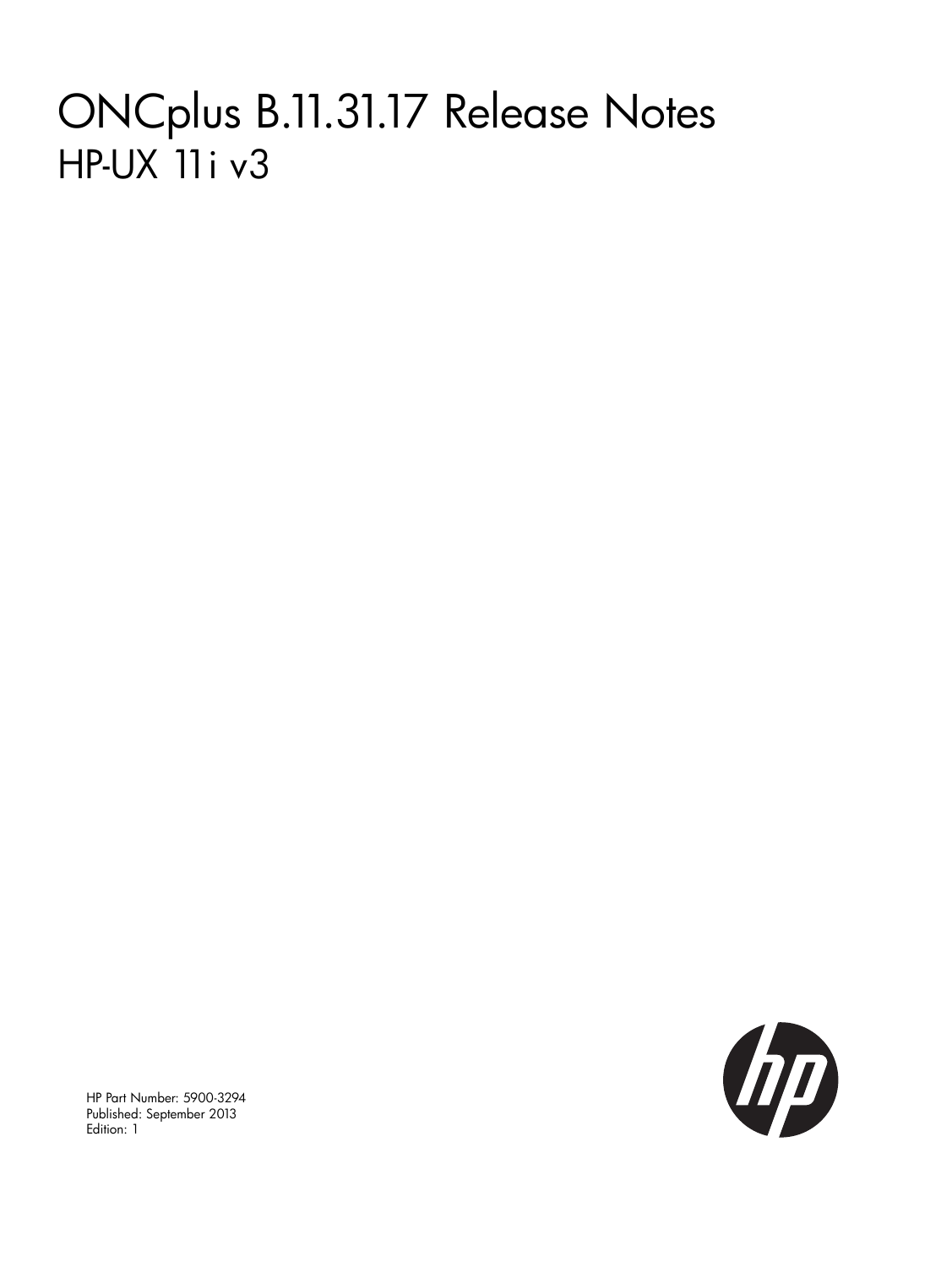© Copyright 2009, 2013 Hewlett-Packard Development Company, L.P.

#### Legal Notices

Confidential computer software. Valid license required from Hewlett-Packard for possession, use or copying. Consistent with FAR 12.211 and 12.212, Commercial Computer Software, Computer Software Documentation, and Technical Data for Commercial Items are licensed to the U.S. Government under vendor's standard commercial license.

The information contained herein is subject to change without notice. The only warranties for Hewlett-Packard products and services are set forth in the express warranty statements accompanying such products and services. Nothing herein should be construed as constituting additional warranty. Hewlett-Packard shall not be liable for technical or editorial errors or omissions contained herein.

Oracle is a registered US trademark of Oracle Corporation, Redwood City, California.

UNIX is a registered trademark of The Open Group.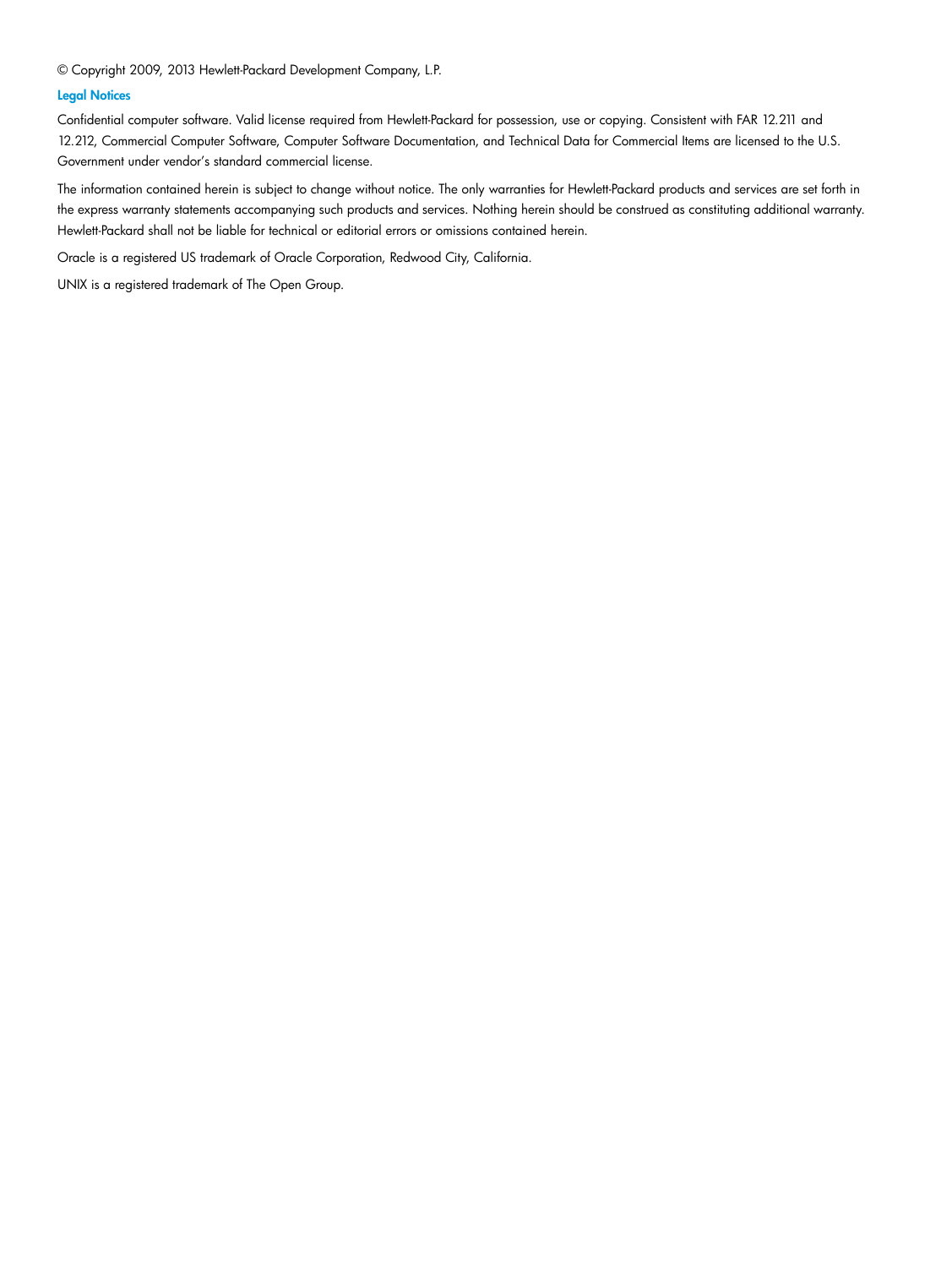# Contents

| 3 Features Introduced in previous versions of ONCplus24 |  |
|---------------------------------------------------------|--|
|                                                         |  |
|                                                         |  |
|                                                         |  |
|                                                         |  |
|                                                         |  |
|                                                         |  |
|                                                         |  |
|                                                         |  |
|                                                         |  |
|                                                         |  |
|                                                         |  |
|                                                         |  |
|                                                         |  |
|                                                         |  |
|                                                         |  |
|                                                         |  |
|                                                         |  |
|                                                         |  |
|                                                         |  |
|                                                         |  |
|                                                         |  |
|                                                         |  |
|                                                         |  |
|                                                         |  |
|                                                         |  |
|                                                         |  |
|                                                         |  |
|                                                         |  |
|                                                         |  |
|                                                         |  |
|                                                         |  |
|                                                         |  |
|                                                         |  |
|                                                         |  |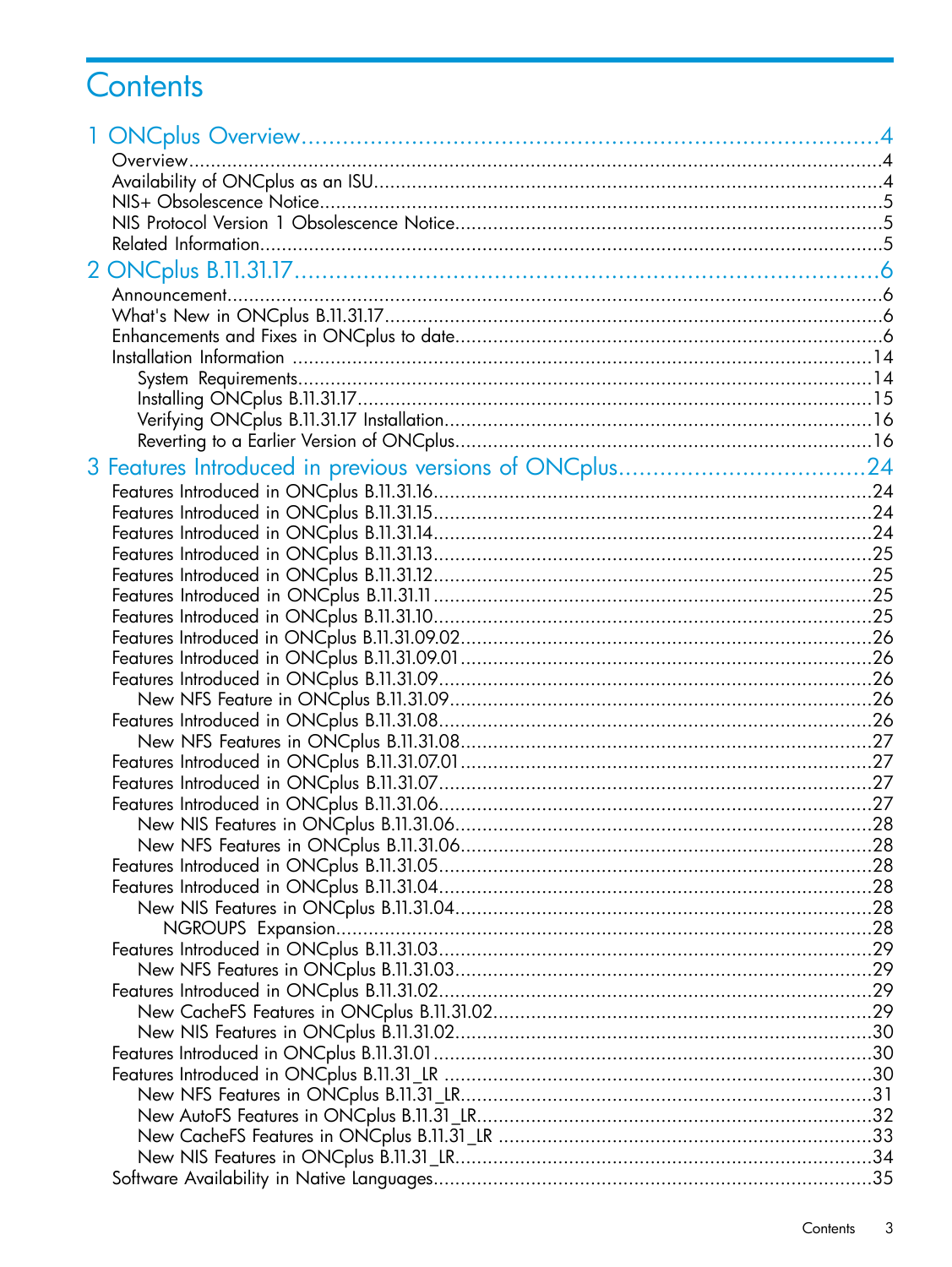# <span id="page-3-0"></span>1 ONCplus Overview

This chapter addresses the following topics:

- ["Overview"](#page-3-1) (page 4)
- ["Availability](#page-3-2) of ONCplus as an ISU" (page 4)
- "NIS+ [Obsolescence](#page-4-0) Notice" (page 5)
- "NIS Protocol Version 1 [Obsolescence](#page-4-1) Notice" (page 5)
- <span id="page-3-1"></span>• "Related [Information"](#page-4-2) (page 5)

### **Overview**

Open Network Computing (ONC) comprises core services that enable administrators to implement distributed applications in a heterogeneous distributed computing environment. It also includes tools to administer clients and servers.

ONC consists of the following components:

• Network File System

The Network File System (NFS) is a distributed filesystem that provides transparent access to files and directories that are shared on remote systems.

**AutoFS** 

AutoFS is a client-side service that enables automatic mounting and unmounting of filesystems.

• CacheFS

The Cache Filesystem (CacheFS) is a general purpose filesystem caching mechanism that improves the performance of client side applications when working with NFS servers. CacheFS client performance is improved by caching data to a fast local file system instead of going over the wire. Caching data results in reduced server and network load because the clients have already cached a copy of the data and send fewer requests to the server.

<span id="page-3-2"></span>• Network Information Service

Network Information Service (NIS), previously called "Yellow Pages," is a distributed database system that enables the maintenance of commonly used configuration information on a master server and propagates the information to all the hosts in the network.

## Availability of ONCplus as an ISU

Prior to the HP-UX 11i v3 release, ONC was delivered as a core product called NFS. Core products cannot be released independent of the operating system. Any changes (defect fixes, for example) to core products are only available to customers by installing HP-UX patches.

For HP-UX 11i v3, ONCplus is available as an Independent Software Unit (ISU). With the ONCplus ISU, both defect fixes and new features are made available to customers by installing newer versions of ONCplus.

The ONCplus ISU will be updated on an ongoing basis and will include the latest ONC updates and defect fixes. When looking for ONC updates, you are encouraged to review the content of the latest ONCplus ISU and consider updating to the most recent ONCplus ISU version.

NOTE: All ONCplus ISU versions are available at <http://software.hp.com>.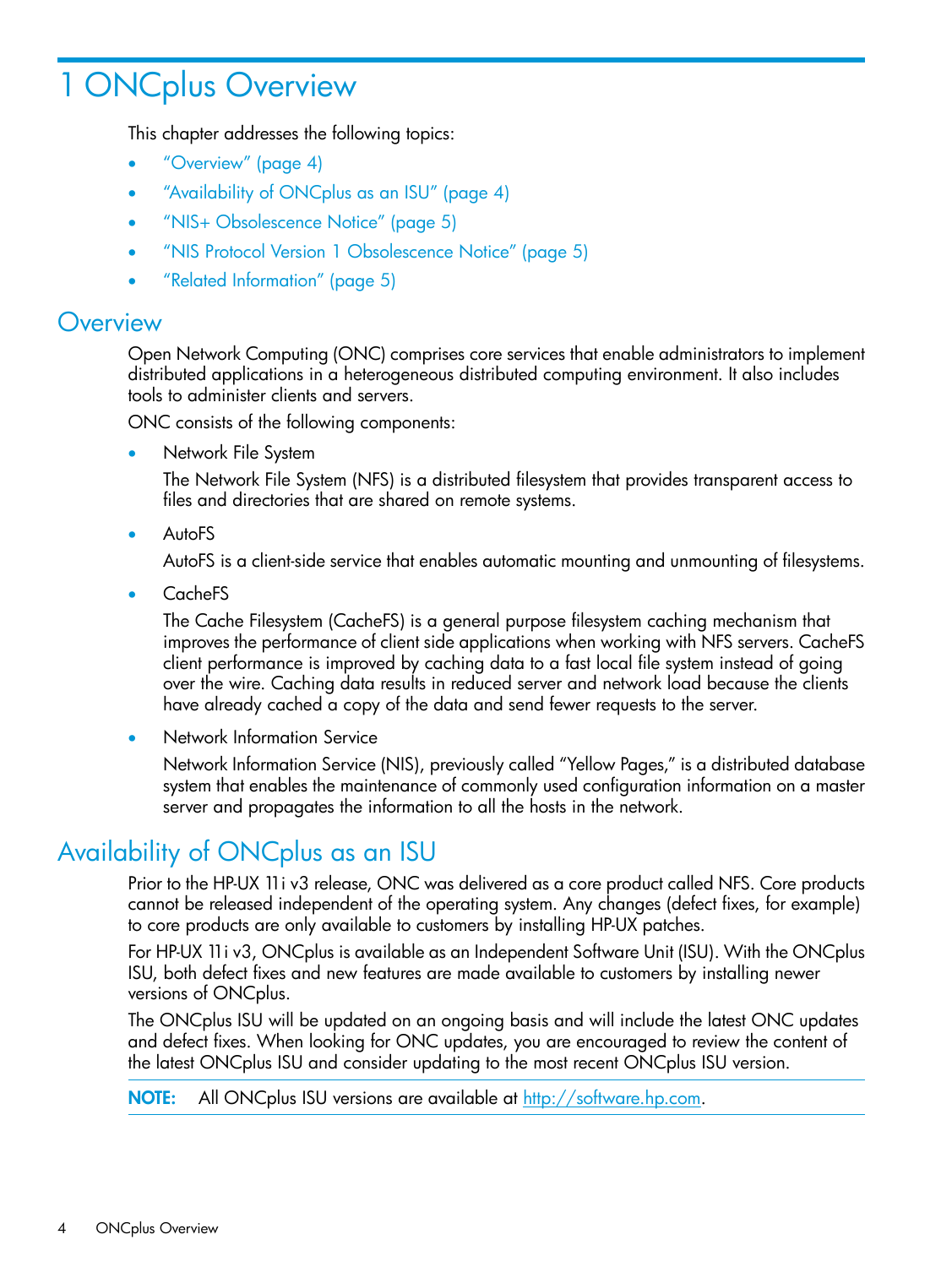# NIS+ Obsolescence Notice

<span id="page-4-0"></span>Network Information Service Plus (NIS+) is a distributed database system that enables the maintenance of commonly used configuration information on a master server and propagates the information to all the hosts in the network. Starting with HP-UX 11i v3, NIS+ is no longer supported. HP recommends that users migrate to LDAP.

<span id="page-4-1"></span>NOTE: For information on how to migrate from NIS+ to LDAP, see the *NIS+ to LDAP Migration Guide*. To locate this document, go to the HP-UX Security docs page at: [www.hp.com/go/](www.hp.com/go/hpux-security-docs) [hpux-security-docs](www.hp.com/go/hpux-security-docs). On this page, select HP-UX LDAP-UX Integration Software.

# NIS Protocol Version 1 Obsolescence Notice

Starting with ONCplus version B.11.31.02, NIS protocol version 1 (NISv1) is no longer supported on the NIS client. However, the NIS server, ypserv, will continue to support NISv1.

The NISv1 protocol obsolescence impacts an NIS client application that uses the NISv1 protocol in the following scenarios:

- The NIS client uses the -V1 option of the ypwhich or the ypset command.
- An application directly communicates with the ypbind Remote Procedure Call (RPC) version 1.
- An application includes the ypv1\_prot.h header file.

<span id="page-4-2"></span>NOTE: Starting with ONCplus version B.11.31.02, the ypwhich or the ypset command communicates with ypbind RPC version 3. However, to specify the ypbind RPC version to be used, you must use the options provided with the ypwhich and ypset commands.

# Related Information

For more information about ONCplus, see the following documents, available at: HP-UX 11i v3 [Networking](http://h20000.www2.hp.com/bizsupport/TechSupport/DocumentIndex.jsp?lang=en&cc=us&taskId=101&prodClassId=10008&contentType=SupportManual&docIndexId=64255&prodTypeId=18964&prodSeriesId=4155379) Software.

- *NFS Services Administrator's Guide*
- *NIS Administrator's Guide*
- *Managing NFS and KRPC Kernel Configurations in HP-UX 11i v3*
- *Introducing Network File Systems Version 4 on HP-UX 11i v3*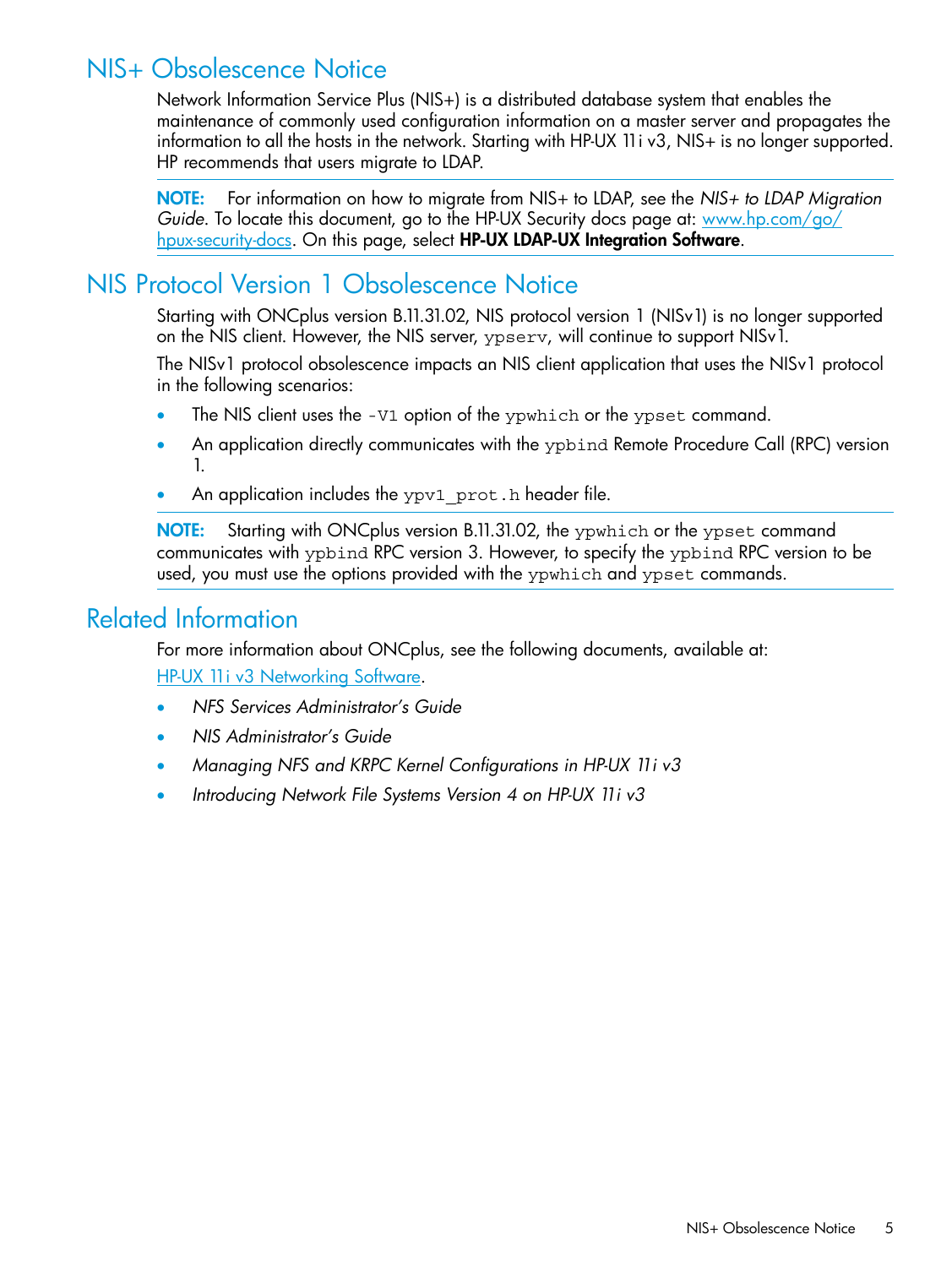# <span id="page-5-0"></span>2 ONCplus B.11.31.17

This chapter contains the most recent product information pertaining to the Open Networking Computing (ONC) product, version B.11.31.17, which is supported on the HP-UX 11i v3 operating system. This chapter addresses the following topics:

- ["Announcement"](#page-5-1) (page 6)
- "What's New in ONCplus [B.11.31.17"](#page-5-2) (page 6)
- ["Enhancements](#page-5-3) and Fixes in ONCplus to date" (page 6)
- <span id="page-5-1"></span>• ["Installation](#page-13-0) Information " (page 14)

### Announcement

<span id="page-5-2"></span>This version of ONCplus (B.11.31.17) is supported on systems running the HP-UX 11i v3 operating system.

# What's New in ONCplus B.11.31.17

ONCplus B.11.31.17 is an enhancement and defect fix release.

nfs4cbd daemon port number can be configured using NFS4CBD\_PORT variable in/etc/ default/nfs file. For example, to configure nfs4cbd daemon to run on port 5555, modify NFS4CBD\_PORT = 5555 in /etc/default/nfs file. For more details, refer *NFS Services Administrator's Guide*.

<span id="page-5-3"></span>All features introduced in previous ONCplus versions are supported in ONCplus B.11.31.17.

### Enhancements and Fixes in ONCplus to date

This section lists the enhancements and fixes for ONCplus. It also specifies the version number of ONCplus in which the new feature was introduced and the defect was fixed.

<span id="page-5-4"></span>[Table](#page-5-4) 1 describes the new features and problems that are fixed to date and incorporated into ONCplus.

| CR ID                                                                                                 | <b>Description</b>                                                        |            |
|-------------------------------------------------------------------------------------------------------|---------------------------------------------------------------------------|------------|
| QXCR1001238441                                                                                        | nfslog_records_flush_to_disk can cause self deadlock.                     | B.11.31.17 |
| QXCR1001236356                                                                                        | EBUSY errors during normal unmounting of a NOCTO NFS filesystem.          | B.11.31.17 |
| QXCR1001245206                                                                                        | nfssrv module fills up /var if nfslogd failed to process buffer file.     | B.11.31.17 |
| QXCR1001260938                                                                                        | 11.31 client LM might use wrong protocol while communicating with Srv LM. |            |
| 11.31 deadlock between rfs4_do_open() and<br>QXCR1001258028<br>rfs4 op release lockowner().           |                                                                           | B.11.31.17 |
| QXCR1001258012                                                                                        | 11.31 deadlock between share, mountd, and nfsd.                           |            |
| QXCR1001250258                                                                                        | 11.31 10 seconds delay after NFS server failover.                         |            |
| QXCR1001264650                                                                                        | Mount using proto=tcp6 does not work                                      |            |
| QXCR1001240541                                                                                        | 11.31 mount -o proto=tcp fails if firewall blocks udp-traffic'            |            |
| 11.31 possible data-corruption, when mounting multiple lofs-filesystems via<br>QXCR1001233209<br>NFS. |                                                                           | B.11.31.17 |
| QXCR1001216686                                                                                        | 11.31 unable to unshare a deleted directory.                              |            |
| QXCR1001270749<br>11.31 a pv4 hang in lookup.                                                         |                                                                           | B.11.31.17 |

#### Table 1 ONCplus Enhancements and Software Defect Fixes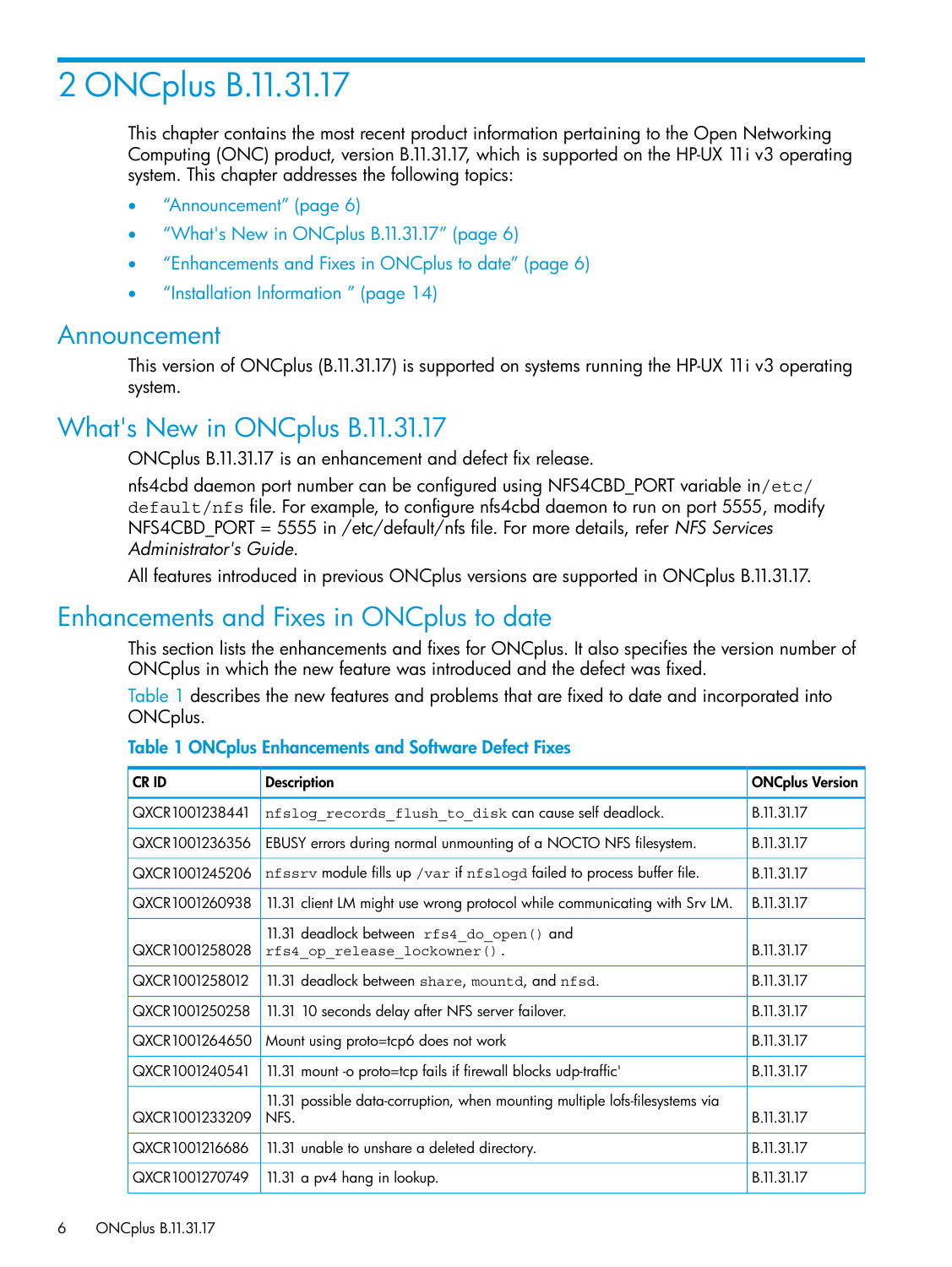| CR ID          | <b>Description</b>                                                                   |            |
|----------------|--------------------------------------------------------------------------------------|------------|
| QXCR1001275238 | 11.31 1m_dup_configpanic                                                             |            |
| QXCR1001065684 | NFS v4 client fails to do mkdir while a anonymous user or group creates a<br>dir.    |            |
| QXCR1001265094 | The dd command hang during stress test with NFSv4.                                   | B.11.31.17 |
| QXCR1001277775 | 11.31 NFSv4-client system panic with large UID.                                      | B.11.31.17 |
| QXCR1001280291 | 11.31 nfs. server script clears sharetab without unshare.                            | B.11.31.17 |
| QXCR1001232000 | Enable -D_REENTRANT compile option for modules compiled with<br>-lpthread.           | B.11.31.17 |
| QXCR1001271923 | panic in reg_plist_delete.                                                           | B.11.31.17 |
| QXCR1001216448 | NFS forced umount fails to release filecache memory leading to memory<br>starvation. | B.11.31.17 |
| QXCR1001190916 | NFS deadlock hang between writer application thread and async io threads.            | B.11.31.16 |
| QXCR1001202690 | 11.31 autofs fails to mount NFSv4 over a firewall.                                   | B.11.31.16 |
| QXCR1001209448 | rpc.pcnfsd forked many defunct processes.                                            | B.11.31.16 |
| QXCR1001201569 | 11.31 NFSv4 random gid assigned when create file with O_EXCL set.                    | B.11.31.16 |
| QXCR1001219901 | 11.31 with large access list, unshare failed to update /etc/dfs/sharetab.            | B.11.31.16 |
| QXCR1001219186 | /usr/sbin/rpc.lockd[1332]: t_accept(file descriptor 7/transport tcp) TLI error<br>0. | B.11.31.16 |
| QXCR1001222312 | Is -I fails to report entire directory content.                                      | B.11.31.16 |
| QXCR1001203250 | NFS Mounting an LOFS share fails with stale FH when shared with -o fsid<br>option.   |            |
| QXCR1001224990 | MC/SG TOC: "cp" command over NFSv4 hogging CPU;<br>hponc_avl_find+0x80.              |            |
| QXCR1001228910 | 11.31 Ignite performance issue with nfs enable ufc threshold enabled.                |            |
| QXCR1001227362 | 11.31 NFS client may send wrong FH.                                                  | B.11.31.16 |
| QXCR1001229125 | 11.31 NFS server panic in rfs4_op_rename+0xf70->hpnfs4_vop_getattr+0x30.             | B.11.31.16 |
| QXCR1001230603 | automound fails with Couldn't bind to reserved port with ports available.            | B.11.31.16 |
| QXCR1001221685 | 11.31 hung umount -f on dead NFS server.                                             | B.11.31.16 |
| QXCR1001228212 | ONC admin guide changes for 1303 release.                                            | B.11.31.16 |
| QXCR1001230082 | umount -f hang waiting for superpage lock.                                           | B.11.31.16 |
| QXCR1001152584 | 11.31 possible data-corruption, when mounting multiple lofs-filesystems via<br>NFS.  |            |
| QXCR1001233439 | Deadlock between reader application nfs_async_io threads due to<br>mi_async_lock.    |            |
| QXCR1001235838 | kctune changes held for next boot for nfs_enable_ufc_threshold throws error.         | B.11.31.16 |
| QXCR1001234469 | Hang or Panic when multiple threads concurrently do failover_remap.                  |            |
| QXCR1001230892 | 11.31 panics with failover mount and async directio enabled.                         |            |
| QXCR1001213468 | 11.31 nfsd may loop.                                                                 | B.11.31.16 |
| QXCR1001209969 | 11.31 NFSv4 callback-portnumber should be configured.                                |            |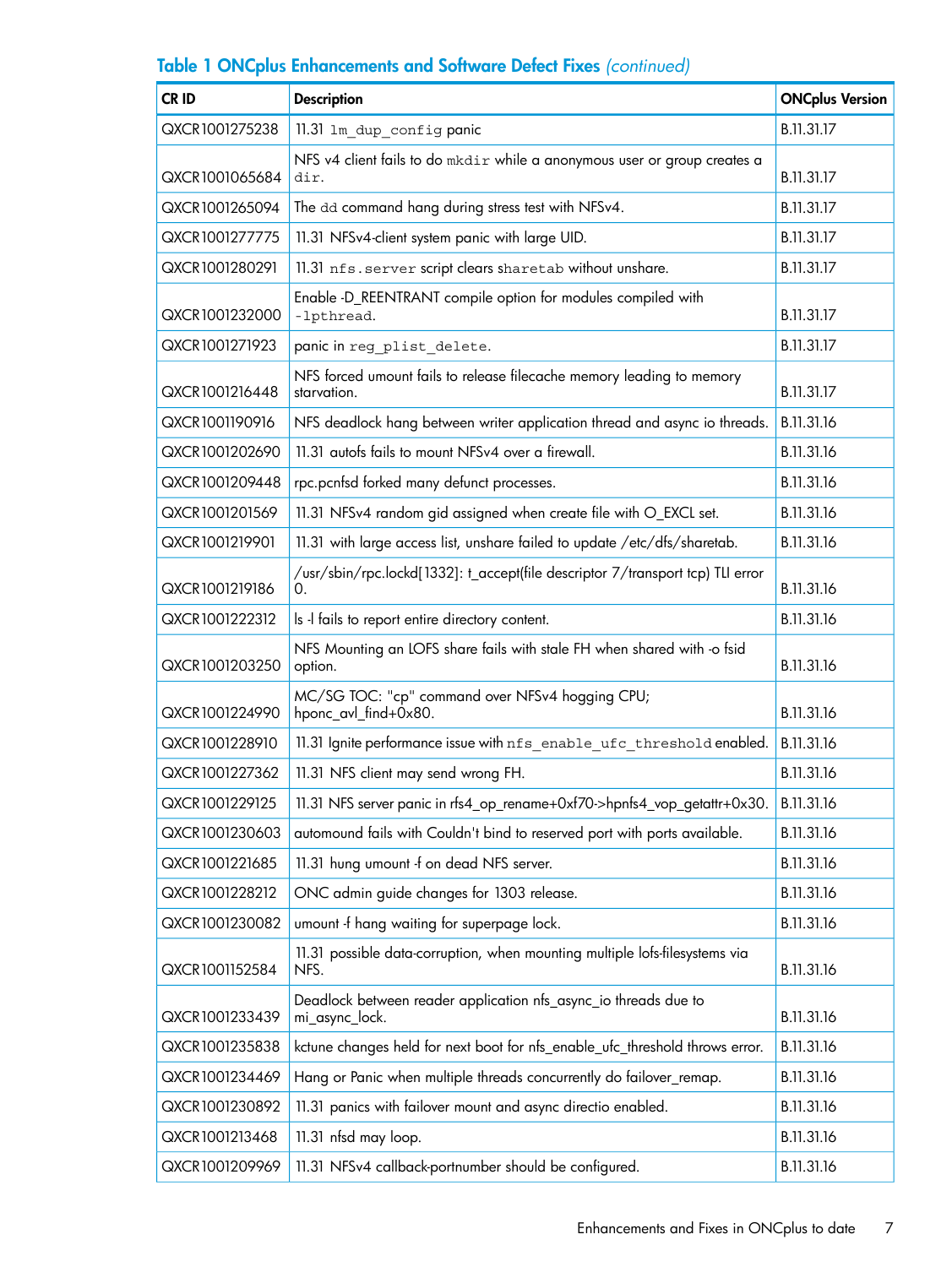| CR ID                                                                                                                            | <b>ONCplus Version</b><br><b>Description</b>                                                                                |            |
|----------------------------------------------------------------------------------------------------------------------------------|-----------------------------------------------------------------------------------------------------------------------------|------------|
| QXCR1001240490                                                                                                                   | va_nodeid may not be populated always under NFSv4.<br>B.11.31.16                                                            |            |
| QXCR1001055745                                                                                                                   | 11.31 NFS pv4 readdir performance issue.                                                                                    |            |
| QXCR1001206222                                                                                                                   | Contention on the rpcsvc_p_req lock severely degrades SPECsfs performance.                                                  |            |
| QXCR1001133850                                                                                                                   | 11.31 share_nfs(1M) with -log option may cause the system to hang.                                                          | B.11.31.15 |
| QXCR1001134401                                                                                                                   | 11.31 NFS KLM-server does not release lock after denied<br>NLM_PROC_GRANTED message.                                        | B.11.31.15 |
| QXCR1001146679                                                                                                                   | 11.31 concurrent share(1M) with -O option may cause double filesystem<br>entries.                                           | B.11.31.15 |
| QXCR1001145872                                                                                                                   | 11.31 concurrent share(1M), may cause double filesystem entries in sharetab.                                                | B.11.31.15 |
| QXCR1001146284                                                                                                                   | 11.31 inconsistent unshare(1M) behavior similar to QXCR1001099945.                                                          | B.11.31.15 |
| QXCR1001190907                                                                                                                   | 11.31 nfs.coreX-ipv6 may modify /etc/inetd.conf if swlist(1M) fails.                                                        | B.11.31.15 |
| QXCR1001172991                                                                                                                   | 11.31 pcnfsd auth fails if server is trusted and password is >8 characters.                                                 | B.11.31.15 |
| QXCR1001166016                                                                                                                   | Panic in debug IPF kernel for writes on page boundaries.                                                                    | B.11.31.15 |
| QXCR1001168543                                                                                                                   | 11.31 NFS st_blksize is not consistent.                                                                                     | B.11.31.15 |
| QXCR1001169173                                                                                                                   | NFS v4 creates deleg state & VHOLDS file without nfsdeleg module.                                                           | B.11.31.15 |
| QXCR1001166897                                                                                                                   | 11.31 NFSv4-server hang, generating "vx_iget - inode table overflow"<br>messages.                                           | B.11.31.15 |
| QXCR1001167178                                                                                                                   | 11.31 NFSv4 hang in id_alloc() due to id-bits-array be exhausted.                                                           | B.11.31.15 |
| QXCR1001148109                                                                                                                   | nfsd is not killed when nfs.server is stopped.                                                                              |            |
| QXCR1001145478                                                                                                                   | NFS Thread monoplizing CPUs results in system TOC in Serviceguard<br>Environment.                                           |            |
| QXCR1001162950                                                                                                                   | 11.31 KLM - a cancel/grant race issue.                                                                                      |            |
| QXCR1001162529                                                                                                                   | 11.31 KLM4 Im_block_lock has memory leak.                                                                                   |            |
| QXCR1001189599                                                                                                                   | Auotofs direct map entry misleads by missing mount options in mnttab.                                                       |            |
| QXCR1001190991                                                                                                                   | 11.31 system panic in hpnfs3_rdwr/nfs3_async_dio_read.                                                                      |            |
| QXCR1001079406                                                                                                                   | 11.31 NFS krb5, sometimes a file created by root at host specified in<br>root= <host> option is set to anon as owner</host> |            |
| QXCR1001203485                                                                                                                   | unshare command fails since Share command adds EREMOTE directories in<br>sharetab file.                                     |            |
| QXCR1001113777                                                                                                                   | NFS client kitrace records missing for async direct I/O read/write requests.                                                | B.11.31.15 |
| 11.31 - NIS client not able to authenticate from passwd.adjunct.byname NIS<br>QXCR1001167038<br>map.                             |                                                                                                                             | B.11.31.15 |
| QXCR1001145489<br>11.31 NFS-client async-write-performance must be improved.                                                     |                                                                                                                             | B.11.31.15 |
| QXCR1001180485                                                                                                                   | NFSV4 changes to loopback hang due to low UFC for QXCR1001059162.                                                           |            |
| QXCR1001214438                                                                                                                   | Share/Unshare command: Relook.                                                                                              |            |
| QXCR1001182927                                                                                                                   | The NFS client may hang for up to 60 seconds after 497 days uptime.                                                         |            |
| QXCR1001181384                                                                                                                   | On a HP-UX 11i v3 system, the NFS write operation may pause while copying<br>large files when nfs_enable_ufc_threshold = 1. |            |
| A HP-UX 11i v3 system running ONCplus version B.11.31.13 may panic<br>when $nfs\_enable\_ufc\_threshold = 1$ .<br>QXCR1001184031 |                                                                                                                             | B.11.31.14 |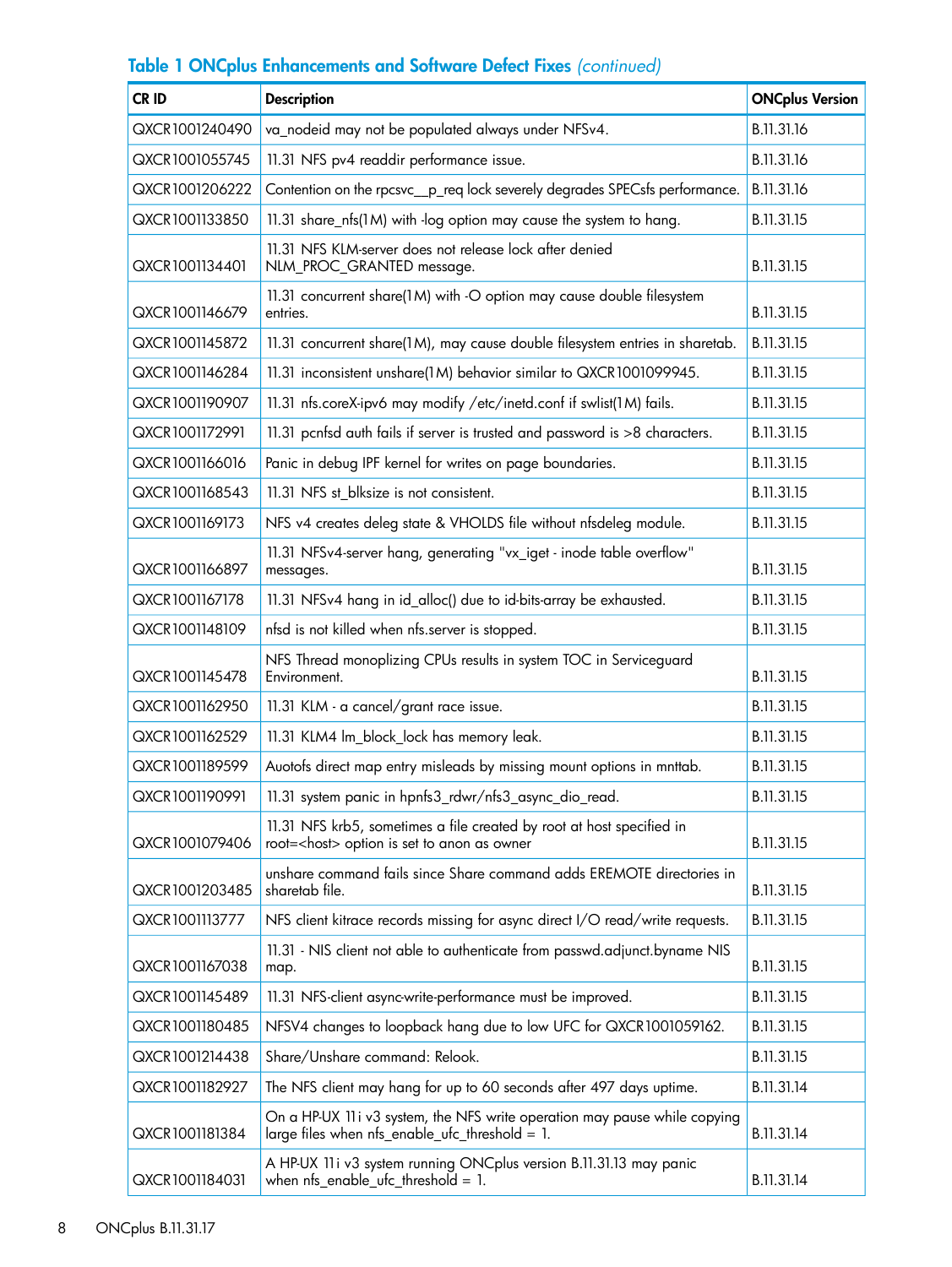| CR ID          | <b>Description</b>                                                                                                                                                             |            |
|----------------|--------------------------------------------------------------------------------------------------------------------------------------------------------------------------------|------------|
| QXCR1001025914 | The 'ls -ls' command returns an incorrect number of used blocks when it is<br>executed on an NFS system.                                                                       |            |
| QXCR1001052992 | The statd and automountd daemons incorrectly accept requests sent from a<br>non-loopback address.                                                                              |            |
| QXCR1001090660 | The gssd daemon may run into a loop under certain conditions.                                                                                                                  | B.11.31.13 |
| QXCR1001092363 | Attempting a forced unmount may result in NFS client system to hang when<br>many write requests are in progress on the system.                                                 | B.11.31.13 |
| QXCR1001098196 | The NFS client may panic when the nfs_acl_dup_res_impl function is executed.                                                                                                   | B.11.31.13 |
| QXCR1001099929 | Attempting an "autofs -unmount" may slow down the NFS client system.                                                                                                           | B.11.31.13 |
| QXCR1001099945 | Adding a host to a netgroup may not work.                                                                                                                                      | B.11.31.13 |
| QXCR1001105312 | The pcnfsd daemon may hang when multiple Auth requests are sent to the<br>wlogin function.                                                                                     | B.11.31.13 |
| QXCR1001106195 | When the NFS v3 and v4 open/write 32bit API is executed without the<br>O_LARGEFILE parameter, the file size can exceed 2 GB.                                                   | B.11.31.13 |
| QXCR1001114093 | The nfsmapid daemon may dump core when the DNS server is a windows<br>server.                                                                                                  | B.11.31.13 |
| QXCR1001115636 | On an NFS protocol v4 system, the default ACLs for the set and get directories<br>may fail with the error "acl failed for file "x", Invalid argument".                         | B.11.31.13 |
| QXCR1001124632 | On an NFS client system, when a single find command is used to find and<br>remove a 0 MB file, the system may panic and display the message "panic:<br>b_spinner_cpsema bad?". |            |
| QXCR1001127328 | The default parameter for the clnt_clts_max_endpoints function has been<br>modified to support the reserving of ports for application usage.                                   |            |
| QXCR1001127336 | The locking mechanism for the e_cnt member of the endpnt_type function has<br>been modified to restrict the maximum number of endpoints.                                       |            |
| QXCR1001131929 | The 'mount -o vers=4, proto=tcp' command may fail when a firewall is<br>present.                                                                                               |            |
| QXCR1001044409 | A high priority thread may get into a loop by waiting for a lock that is held<br>by a lower priority thread, which may result in a non-pingable hang.                          |            |
| QXCR1001059162 | NFS client may hang in a loopback environment if UFC filecache is set to very<br>low (say 1%).                                                                                 |            |
| QXCR1001010420 | Executing the open() system call thread over NFSv3 mount may result in system<br>hang.                                                                                         |            |
| QXCR1001059767 | On an HP-UX 11i v3 NFS client system, NFSv3 server-crash recovery does<br>not work.                                                                                            |            |
| QXCR1001052004 | The 1s -1 command may hang on an NFS-mounted filesystem running<br>ONCplus B.11.31.09.                                                                                         |            |
| QXCR1001080581 | Under certain circumstances, the rpc.lockd daemon mistakenly closes the<br>"listen" fd on the T_DISCONNECT event.                                                              |            |
| QXCR1001090034 | NFSv4 server sends the same write verifier across reboots, resulting in data<br>corruption.                                                                                    |            |
| QXCR1001051156 | NFS/VM ASSERT panic occurs during debug kernel testing.                                                                                                                        |            |
| QXCR1001055571 | Support for reverse name lookup in NFS.                                                                                                                                        |            |
| QXCR1001058072 | NFS server panics when a write request is performed on a file on read-only<br>mount.                                                                                           |            |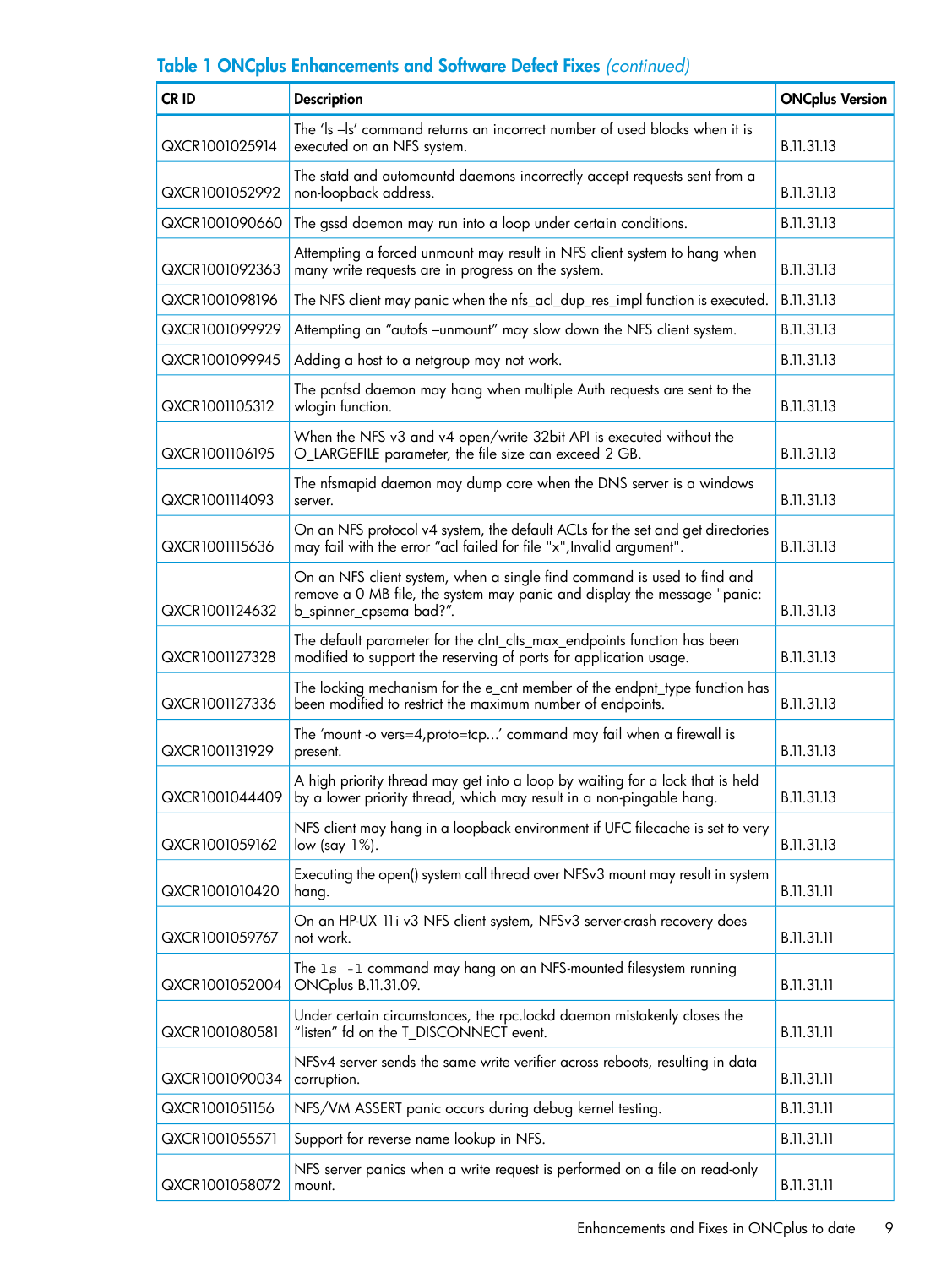| <b>CRID</b>                                                                                                              | <b>Description</b>                                                                                                               | <b>ONCplus Version</b> |
|--------------------------------------------------------------------------------------------------------------------------|----------------------------------------------------------------------------------------------------------------------------------|------------------------|
| QXCR1001067886                                                                                                           | After an NFS package restart, the NFS client may not be able to access the<br>NFS mount due to stale file handle error (ESTALE). |                        |
| QXCR1001055572                                                                                                           | NFS access call returns incorrect ETXTBUSY error.                                                                                |                        |
| QXCR1001029496                                                                                                           | mir_svc_policy_notify - putnext Data TLB Fault panic                                                                             | B.11.31.10             |
| QXCR1001043662                                                                                                           | On HP-UX 11i v3 NFS pv3 client, large hpnfs_var_arena exists due to readdir<br>cache.                                            | B.11.31.10             |
| QXCR1001030379                                                                                                           | The rddir_cache is not being freed properly in nfsv3 readdirplus path.                                                           | B.11.31.10             |
| QXCR1001015637                                                                                                           | HP-UX 11i v2 and HP-UX 11i v3 NFS clients do not distribute load on APA<br>with TCP-mounts.                                      | B.11.31.10             |
| QXCR1001028298                                                                                                           | AKRPC clean up and quality improvement.                                                                                          | B.11.31.10             |
| QXCR1001023903                                                                                                           | KRPC does not handle RPC_SYSTEMERROR properly which results in panic<br>in an NFS client.                                        | B.11.31.10             |
| QXCR1001018258                                                                                                           | NFS client may return EIO error on a TCP hard-mounted NFS-filesystem.                                                            | B.11.31.10             |
| QXCR1001043859                                                                                                           | The rpcinfo -s command sometimes dumps core.                                                                                     | B.11.31.10             |
| QXCR1001039782                                                                                                           | The Thundering Herd issue exists on HP-UX 11 iv3.                                                                                | B.11.31.10             |
| QXCR1001007763                                                                                                           | HP-UX 11i v3 NFS server panics in nfs4deleg_support() mode.                                                                      | B.11.31.10             |
| QXCR1001051998                                                                                                           | ONCplus B.11.31.09 - dd command over NFS may not be killed.                                                                      | B.11.31.10             |
| QXCR1001042152                                                                                                           | NFS subsystem-hang is introduced by ONCplus versions B.11.31.09 and<br>B.11.31.09.01.                                            |                        |
| Copy over NFS hangs if the client has small file cache and the<br>nfs3_max_thread tunable is set to 0.<br>QXCR1001029178 |                                                                                                                                  | B.11.31.10             |
| QXCR1001028325                                                                                                           | The share_nfs(1M) manpage does not explain that NFS-serv shared filesystems<br>cannot be unmounted.                              |                        |
| QXCR1001004707                                                                                                           | HP-UX 11i v3 NFS pv4 readdir request size is larger than nfs4_bsize setting.                                                     |                        |
| QXCR1000985674                                                                                                           | The rpc.mountd daemon denies mount requests due to incorrect netmask<br>matching.                                                |                        |
| QXCR1000986043                                                                                                           | Race between autofs lookup and readdir results in busy loop, due to which<br>several threads are kept waiting.                   |                        |
| QXCR1000975336                                                                                                           | The nfsd daemon calls nfssys in signal handler without handling errno properly.                                                  | B.11.31.09.02          |
| QXCR1001012321                                                                                                           | File mmap() with MAP_PRIVATE fails over NFS mount.                                                                               | B.11.31.09.02          |
| QXCR1001026544                                                                                                           | NIS server returns inconsistent data during parallel yp_next() client calls.                                                     |                        |
| QXCR1001026152                                                                                                           | mir_timer() fires after the server disconnects, which sends the client rpcmod<br>to hang state.                                  |                        |
| Memory leak on HP-UX 11 i v3 NFS PV4 server with delegation enabled.<br>QXCR1001013171                                   |                                                                                                                                  | B.11.31.09.02          |
| QXCR1001008786                                                                                                           | NFS v4 server panics during RESTOREFH operation.                                                                                 |                        |
| QXCR1001013426                                                                                                           | HP-UX 11i v3 NFS PV4 server panics due to double free of pv4 vnode.                                                              |                        |
| QXCR1001014714                                                                                                           | Contention on hpnfs_fsidmap_lock causes significant idle time in SPECsfs.                                                        |                        |
| QXCR1001014716                                                                                                           | Contention on cotsdupreq_lock causes significant idle time in SPECsfs.                                                           |                        |
| QXCR1001013181                                                                                                           | Under certain circumstances the rpc.pcnfsd daemon exits without dumping<br>core.                                                 |                        |
| The /etc/rc.config.d/nfsconf file has a configuration issue.<br>QXCR1001011530                                           |                                                                                                                                  | B.11.31.09             |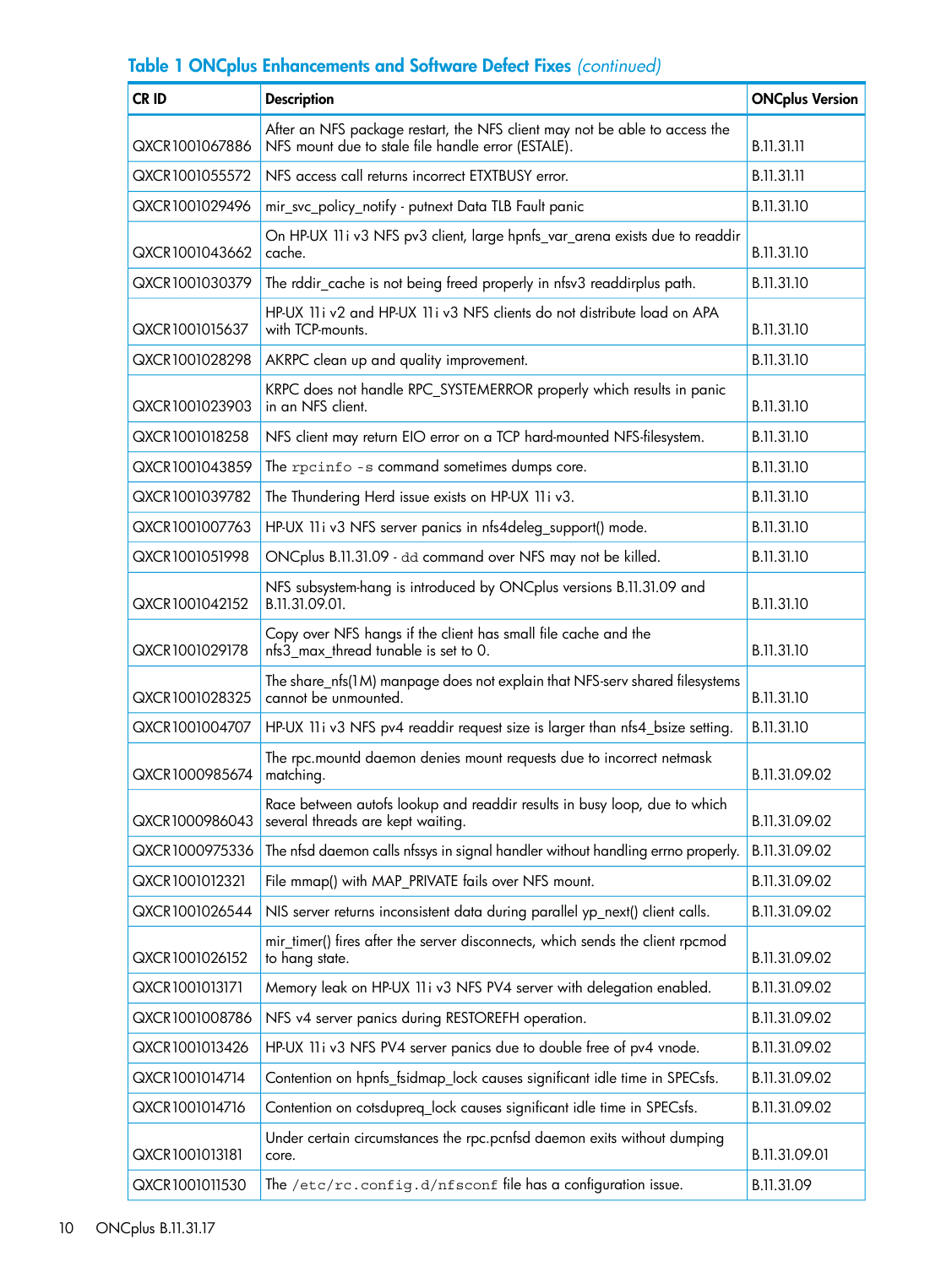| CR ID          | <b>Description</b>                                                                                                                      |            |
|----------------|-----------------------------------------------------------------------------------------------------------------------------------------|------------|
| QXCR1000852734 | NFS responds with fixed IP address and not the Serviceguard IP address.                                                                 |            |
| QXCR1000929670 | The mount_nfs(1M) man page on HP-UX 11i v3 does not explain devs   nodevs<br>option.                                                    |            |
| QXCR1000944059 | HP-UX 11i v3 memory leak on NFS PV4 client.                                                                                             | B.11.31.09 |
| QXCR1000953573 | Unable to clear sharelist when shared directory is deleted.                                                                             | B.11.31.09 |
| QXCR1000959528 | HP-UX 11i v3 ypserv coredump issue.                                                                                                     | B.11.31.09 |
| QXCR1000961715 | The mount_nfs(1M) man page incorrectly lists "nfs3" as a valid FStype.                                                                  | B.11.31.09 |
| QXCR1000962354 | Duplicate "Start NFS IPv6 subsystem" messages on HP-UX bootup.                                                                          | B.11.31.09 |
| QXCR1000962396 | mir_timer event targeting F_STH_CLOSED NFS TCP Stream.                                                                                  | B.11.31.09 |
| QXCR1000962493 | During HP-UX 11 iv3 bootup, nfs.core-ipv6 may return wrong status message.                                                              | B.11.31.09 |
| QXCR1000965447 | setoncenv tool must be enhanced to include asynchronous direct I/O tunables.                                                            | B.11.31.09 |
| QXCR1000965590 | NIS 2.3 gets compilation error for yp_prot.h.                                                                                           | B.11.31.09 |
| QXCR1000967201 | NFS does not call allocb() appropriately which may result in a system hang.                                                             | B.11.31.09 |
| QXCR1000967219 | The rpc.pcnfsd daemon may exit without core dump.                                                                                       | B.11.31.09 |
| QXCR1000973889 | Setting the "nfs4_max_threads" tunable to 257 or above causes system panic.<br>(STP)                                                    | B.11.31.09 |
| QXCR1000974366 | Mount NFS file system parallelly when system starts up.                                                                                 |            |
| QXCR1000979121 | rpc.pcnfsd thread safety issue.                                                                                                         | B.11.31.09 |
| QXCR1000981226 | Non-root user cannot mount NFSv4 via autofs.                                                                                            |            |
| QXCR1000982019 | HP-UX 11 i v3 rpc.pcnfsd fd leaks.                                                                                                      |            |
| QXCR1000982421 | The rpc.pcnfsd daemon manipulates effective uid in thread in an unsafe<br>manner.                                                       |            |
| QXCR1000982592 | The rpc.pcnfsd daemon exits when it is heavily loaded.                                                                                  | B.11.31.09 |
| QXCR1000987966 | Possible memory corruption due to buffer overflow.                                                                                      |            |
| QXCR1000987972 | Incorrect usage of the 'pthread_getspecific' API leads to the rpc.pcnfsd daemon<br>exiting without core dump.                           | B.11.31.09 |
| QXCR1000930420 | Increased GETATTR calls when nfs_enable_write_behind is enabled.                                                                        | B.11.31.09 |
| QXCR1000846123 | Asynchronous NFS Direct I/O performance improvement.                                                                                    | B.11.31.08 |
| QXCR1000892130 | The NFS mount structure nfs args is made public.                                                                                        | B.11.31.08 |
| QXCR1000909967 | File locking on NFSv4 client fails with EIO.                                                                                            | B.11.31.08 |
| QXCR1000852435 | NFSv4 client subsystem may hang when large number of files are operated<br>by multiple client processes and cause memory pressure.      |            |
| QXCR1000916642 | Requests with UID and GID set to -2 does not map to anon value.                                                                         |            |
| QXCR1000928323 | NFS application may hang under certain circumstances.                                                                                   |            |
| QXCR1000936917 | Application writing to an NFS file from the client system might encounter slow<br>write performance when the file is completely locked. |            |
| QXCR1000919686 | NFS client does not work after 11 iv 3 NFS server failover.                                                                             |            |
| QXCR1000891687 | NFS write operation may return EWOULDBLOCK error.                                                                                       |            |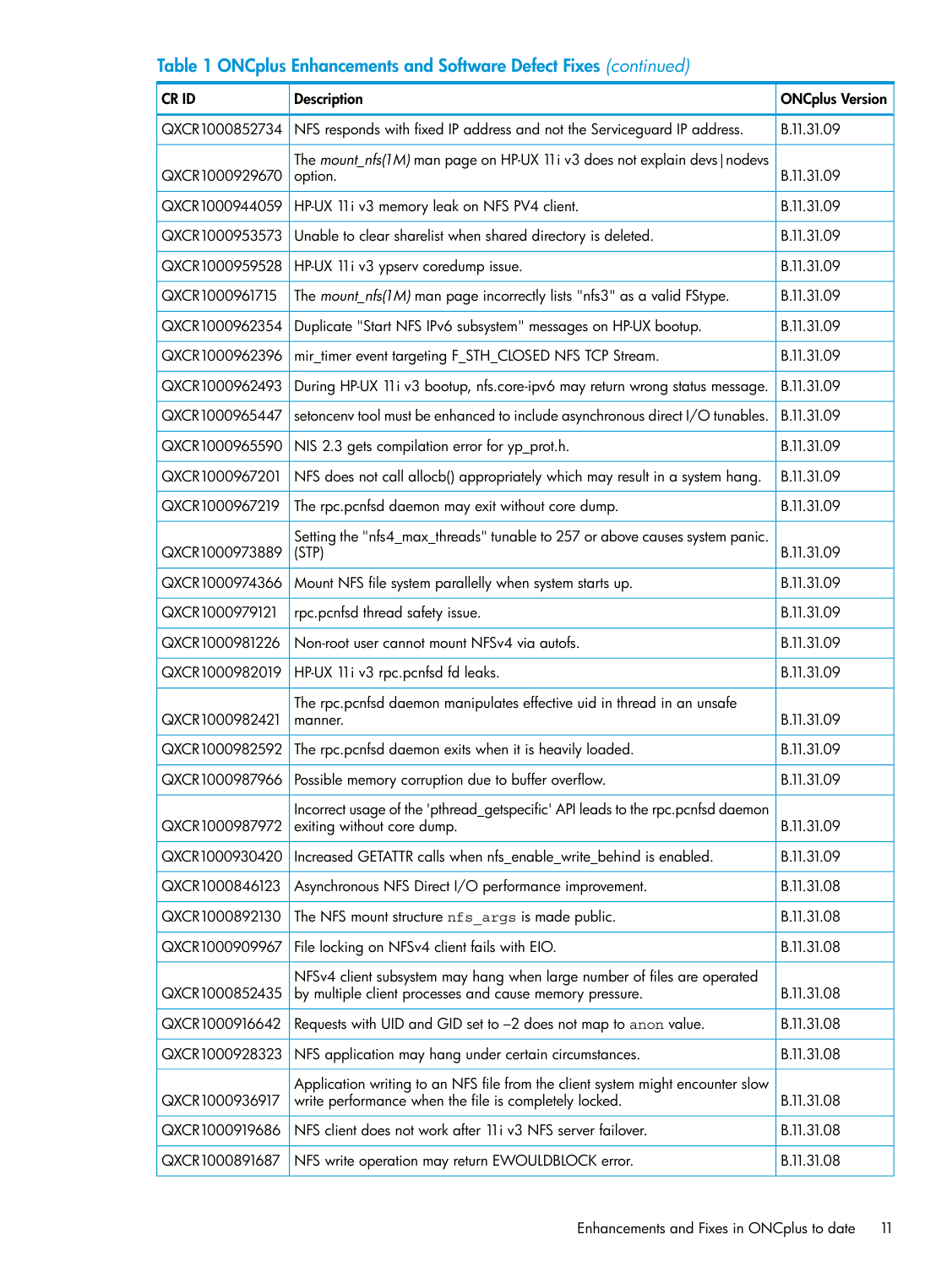| CR ID                                                                                                                                                                                                                               | <b>Description</b>                                                                                                                                                                                                                                                  | <b>ONCplus Version</b> |
|-------------------------------------------------------------------------------------------------------------------------------------------------------------------------------------------------------------------------------------|---------------------------------------------------------------------------------------------------------------------------------------------------------------------------------------------------------------------------------------------------------------------|------------------------|
| QXCR1000933835                                                                                                                                                                                                                      | The rpcsvc/rquota.h header file is added back to the ISU bundle.                                                                                                                                                                                                    | B.11.31.08             |
| QXCR1000932436                                                                                                                                                                                                                      | The xdr_setpos () functions incorrectly on ONCplus B.11.31.01 and later<br>versions.                                                                                                                                                                                |                        |
| QXCR1000862332                                                                                                                                                                                                                      | NFS client does not do readdir.                                                                                                                                                                                                                                     | B.11.31.08             |
| QXCR1000914413                                                                                                                                                                                                                      | Directory related operations on an NFS client with ONCplus B.11.31.06 or<br>B.11.31.07 versions installed along with mounted file systems with read/write<br>permissions that are greater than 8192 bytes in size may result in system<br>panic or data corruption. |                        |
| QXCR1000869504                                                                                                                                                                                                                      | System panics while renaming a file located on a local filesystem mounted<br>with nfs4deleg stackable module.                                                                                                                                                       | B.11.31.07             |
| QXCR1000833665                                                                                                                                                                                                                      | Performance improvement in rpc.statd to improve the crash recovery.                                                                                                                                                                                                 | B.11.31.07             |
| QXCR1000886408                                                                                                                                                                                                                      | Under certain circumstances, NFS client with tcp mount fails to connect to the<br>server, even when the server is available on the network                                                                                                                          | B.11.31.07             |
| QXCR1000890608                                                                                                                                                                                                                      | Numerous ypserv processes waiting for lockf() on map lock.                                                                                                                                                                                                          | B.11.31.07             |
| *QXCR1000898226                                                                                                                                                                                                                     | NFSv3 does not fully support large files                                                                                                                                                                                                                            | B.11.31.07             |
| QXCR1000893901                                                                                                                                                                                                                      | Support for chained mblks to avoid any data corruption during a read<br>operation.                                                                                                                                                                                  | B.11.31.07             |
| On NFS mounts with tcp and noac options, setting nfs3_bsize tunable to a<br>value greater than or equal to 64KB results in file sizes more than its actual<br>QXCR1000857730<br>size at the time of their creation or modification. |                                                                                                                                                                                                                                                                     | B.11.31.07             |
|                                                                                                                                                                                                                                     | Under certain circumstances, enabling the nfs2_srv_read_copyavoid or<br>nfs3_srv_read_copyavoid tunable may cause the following problems:<br>- Memory corruption with the message block getting corrupted                                                           |                        |
| - Data corruption during READ, when the nfs3_bsize tunable value is greater<br>than 64 KB<br>QXCR1000855994                                                                                                                         |                                                                                                                                                                                                                                                                     | B.11.31.07             |
| QXCR1000797858<br>NFSv3 and NFSv4 set the transfer size incorrectly.                                                                                                                                                                |                                                                                                                                                                                                                                                                     | B.11.31.06             |
| QXCR1000828306                                                                                                                                                                                                                      | Compatibility issue with HP-UX 11 iv2 xdr_callmsg(), xdr_callhdr(),<br>and xdr replymsg().                                                                                                                                                                          |                        |
| QXCR1000864699                                                                                                                                                                                                                      | NFS client data corruption due to out-of-order write replies.                                                                                                                                                                                                       |                        |
| QXCR1000852442                                                                                                                                                                                                                      | Under certain circumstances, there is a possibility of a memory leak in NFS.                                                                                                                                                                                        | B.11.31.06             |
| QXCR1000886293                                                                                                                                                                                                                      | System panics in clnt_clts_dispatch_notify().                                                                                                                                                                                                                       | B.11.31.06             |
| QXCR1000795647                                                                                                                                                                                                                      | ONC 2.5 functionality for the NFSv2 and NFSv3 client.                                                                                                                                                                                                               | B.11.31.06             |
| QXCR1000808831                                                                                                                                                                                                                      | IPv6 support for RPC commands and daemons Phase II.                                                                                                                                                                                                                 | B.11.31.06             |
| QXCR1000589225                                                                                                                                                                                                                      | Added support for the ip6.arpa domain to the getnameinfo (3n) command.                                                                                                                                                                                              | B.11.31.05             |
| QXCR1000847469                                                                                                                                                                                                                      | Under certain circumstances, ONCplus B.11.31.03 and B.11.31.04 may<br>cause panic.                                                                                                                                                                                  |                        |
| QXCR1000590736                                                                                                                                                                                                                      | rpc.ypupdated, ypxfrd, and keyserv are not killed when the NIS Master Server<br>is enabled and disabled by smh.                                                                                                                                                     |                        |
| QXCR1000593073                                                                                                                                                                                                                      | Documentation issues in /etc/rc.config.d/namesvrs.                                                                                                                                                                                                                  | B.11.31.04             |
| QXCR1000752996                                                                                                                                                                                                                      | Support for NGROUPS expansion in ONC.                                                                                                                                                                                                                               | B.11.31.04             |
| QXCR1000756355                                                                                                                                                                                                                      | IPv6 support for RPC commands and daemons Phase I.                                                                                                                                                                                                                  |                        |
| QXCR1000774733                                                                                                                                                                                                                      | Optimize direct I/O for NFSv2 and NFSv3 reads and writes.                                                                                                                                                                                                           |                        |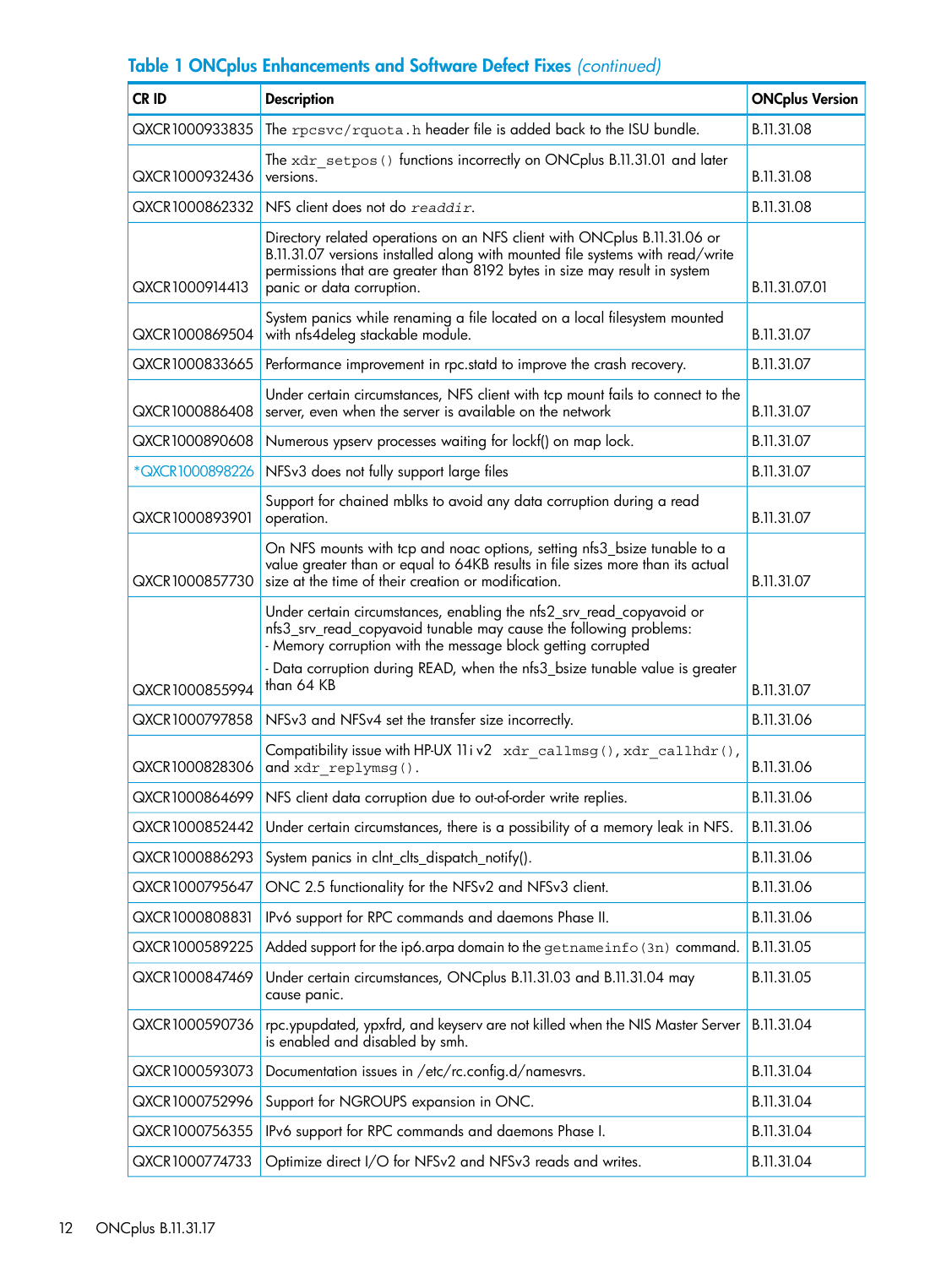| CR ID                                                 | <b>Description</b>                                                                                    | <b>ONCplus Version</b> |
|-------------------------------------------------------|-------------------------------------------------------------------------------------------------------|------------------------|
| QXCR1000779532                                        | Remove nfs4_nrnode and nfs4_nacache private tunables from 11i v3.                                     | B.11.31.04             |
| QXCR1000785512                                        | An NFSv4 mount overwrites the mount error returned by the server with<br>ENOENT.                      |                        |
| QXCR1000790796                                        | NUMA support changes for CacheFS.                                                                     | B.11.31.04             |
| QXCR1000792753                                        | Spinlock contention in checkexport/exi_rele.                                                          | B.11.31.04             |
| QXCR1000795425                                        | Serviceguard NFS failover fails in the presence of the "fsid=" option.                                | B.11.31.04             |
| QXCR1000810049                                        | Remove the NFSv4.1 server stubs for referrals.                                                        | B.11.31.04             |
| QXCR1000816572                                        | The xdr_hyper() and xdr_u_hyper() functions incorrectly process data.                                 | B.11.31.04             |
| QXCR1000592851                                        | Serviceguard NFS Toolkit returns a stale file handle on a server failover.                            | B.11.31.03             |
| QXCR1000586579                                        | Added support for NFSv4 referrals, cross-mounts, and local access delegation<br>stackable module.     | B.11.31.03             |
| QXCR1000742446                                        | A multi-threaded process reading an NFS directory hangs and cannot be<br>killed.                      | B.11.31.03             |
| QXCR1000745905                                        | An NFS close() returns the error message "close: operation would block".                              | B.11.31.03             |
| QXCR1000743541                                        | An NFS file is corrupted under heavy system load.                                                     | B.11.31.03             |
| QXCR1000759153                                        | AutoFS fails to mount with NFSv4 after an update from HP-UX 11i v2 to HP-UX<br>$11i$ v3.              |                        |
| QXCR1000769108                                        | A system runs out of memory and hangs when NFS and NFS file locking are<br>heavily used.              |                        |
| QXCR1000763503                                        | An AutoFS UDP NFS mount fails with the error message "Couldn't bind to<br>reserved port".             |                        |
| QXCR1000764069                                        | Added support for SecureNFS in a Serviceguard environment.                                            |                        |
| QXCR1000764257                                        | An NFS server panics when using a public filehandle for a lookup.                                     |                        |
| QXCR1000771618                                        | There is a potential race condition on an NFSv4 client using direct I/O that<br>can result in a hang. |                        |
| QXCR1000770472                                        | NFS READDIRPLUS returns no entries when rsize is set to a very low value.                             |                        |
| QXCR1000584936                                        | Performance improvement in NFS client WRITE path.                                                     |                        |
| QXCR1000585229                                        | Added support for ACL's and logging in CacheFS.                                                       | B.11.31.02             |
| QXCR1000587643                                        | Added an interface for assigning a port number for the rpc.pcnfsd daemon.                             | B.11.31.02             |
| QXCR1000590350                                        | The nfs4bcd daemon is not terminated by "nfs.client stop" after enabling<br>NFS client in smh.        | B.11.31.02             |
| QXCR1000590569                                        | The share_nfs(1M) manpage must warn about the limitations of the -access<br>option.                   |                        |
| QXCR1000590702                                        | An NFS mount fails if the shared hostname exceeds eight characters in length.                         |                        |
| QXCR1000590739                                        | The automountd daemon is not terminated by "autofs stop" after enabling<br>automounter in smh.        |                        |
| QXCR1000591016                                        | CacheFS does not support locking a region of a file beyond a 2 TB offset.                             | B.11.31.02             |
| QXCR1000591305                                        | The readdirplus transfer size should be greater than 8K.                                              |                        |
| QXCR1000591307                                        | Added support to disable readdirplus functionality from the NFS mount<br>command.                     |                        |
| QXCR1000591590<br>An NFSv4 server panics in ACL code. |                                                                                                       | B.11.31.02             |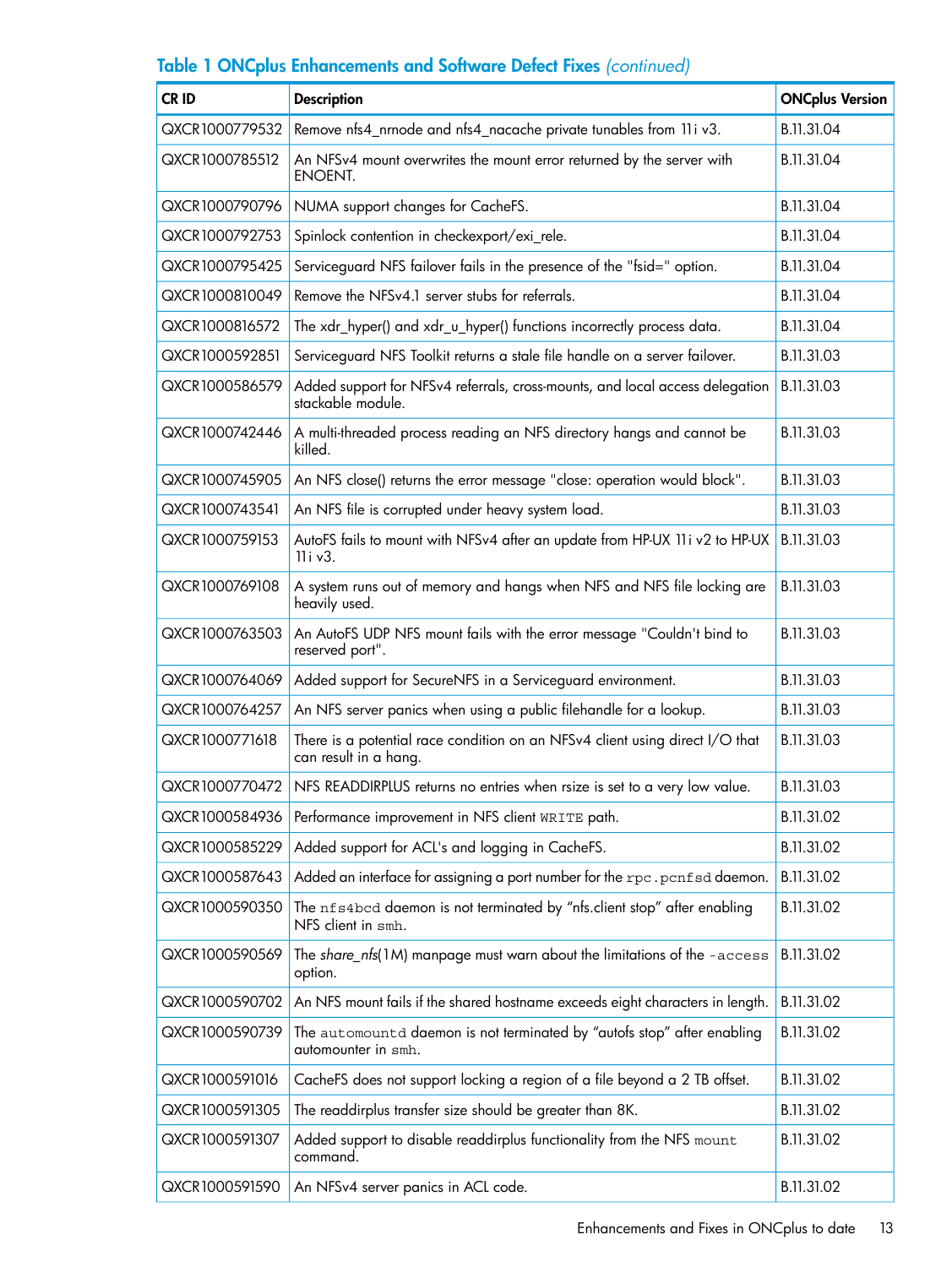| CR ID                                                                                                | <b>Description</b>                                                                                                          |            |
|------------------------------------------------------------------------------------------------------|-----------------------------------------------------------------------------------------------------------------------------|------------|
| QXCR1000591875                                                                                       | Added functionality for the NIS 2.3 client.                                                                                 | B.11.31.02 |
| QXCR1000592166                                                                                       | An AutoFS client using NFSv4 cannot automount an NFS server that does not<br>support NFSv4.                                 |            |
| QXCR1000592981                                                                                       | The automountd daemon hangs when halting a package.                                                                         | B.11.31.02 |
| QXCR1000593322                                                                                       | Performance improvement in NFS Server WRITE path.                                                                           | B.11.31.02 |
| QXCR1000731755                                                                                       | The automountd daemon does not work correctly with long hostnames.                                                          | B.11.31.01 |
| QXCR1000732349                                                                                       | The rpc.pcnfsd and rpc.rexd daemons do not support long usernames.                                                          | B.11.31.01 |
| QXCR1000735912                                                                                       | System panics with heavy load on a CacheFS mount point; CacheFS unmount<br>threads may hang.                                |            |
| QXCR1000581253                                                                                       | Problem with rpc.yppasswdd.                                                                                                 | B.11.31.01 |
| QXCR1000582801                                                                                       | A user belonging to more than 16 groups cannot access files over NFS.                                                       | B.11.31.01 |
| QXCR1000582803                                                                                       | Files created on an NFSv4 server have an incorrect group id.                                                                |            |
| QXCR1000582821                                                                                       | The output for the nfsstat command used with the -m option is incorrect<br>when using replicated servers or long hostnames. |            |
| QXCR1000583678                                                                                       | CacheFS panics when issuing simultaneous mount requests with a full front<br>file system.                                   |            |
| QXCR1000585325                                                                                       | The nfstat.h header file incorrectly defines MAX RFS4 PROC NO as 40.                                                        |            |
| QXCR1000585353                                                                                       | An NFS server panics due to a data page fault.                                                                              | B.11.31.01 |
| QXCR1000585618                                                                                       | Added a new private kctune parameter "klm_log_level" to enable KLM (kernel<br>lock manager) logging.                        |            |
| QXCR1000585874                                                                                       | The nfsstat command does not display access, close, and commit values<br>for NFSv4 when used with the -c or -s options.     |            |
| QXCR1000585903                                                                                       | Using kctune to change NFSv4 parameters causes a panic.                                                                     |            |
| Users cannot access an NFS mounted file system in PAM enabled Kerberos<br>QXCR1000585959<br>systems. |                                                                                                                             | B.11.31.01 |
| QXCR1000586940                                                                                       | The xdr setpos function in libnsl.1 does not work properly.                                                                 |            |
| QXCR1000587604                                                                                       | Writing from an NFSv3 client to a Red Hat Linux server fails with an "RPC:<br>Server can't decode arguments" error message. |            |
| QXCR1000588479<br>The rpcbind daemon does not receive IPv6 multicast.                                |                                                                                                                             | B.11.31.01 |

<span id="page-13-1"></span><span id="page-13-0"></span>For more information on these defects and how they were fixed, see: <http://www2.itrc.hp.com>.

### Installation Information

This section elaborates on the requirements and the procedures for installing ONCplus B.11.31.17. It also includes information on verifying the installation of ONCplus B.11.31.17.

### System Requirements

The following requirements are necessary for installing ONCplus B.11.31.17:

- Hardware Requirement: Itanium / PA-RISC
- Software Requirement: HP-UX 11 i v3
- Free Disk Space: 65 MB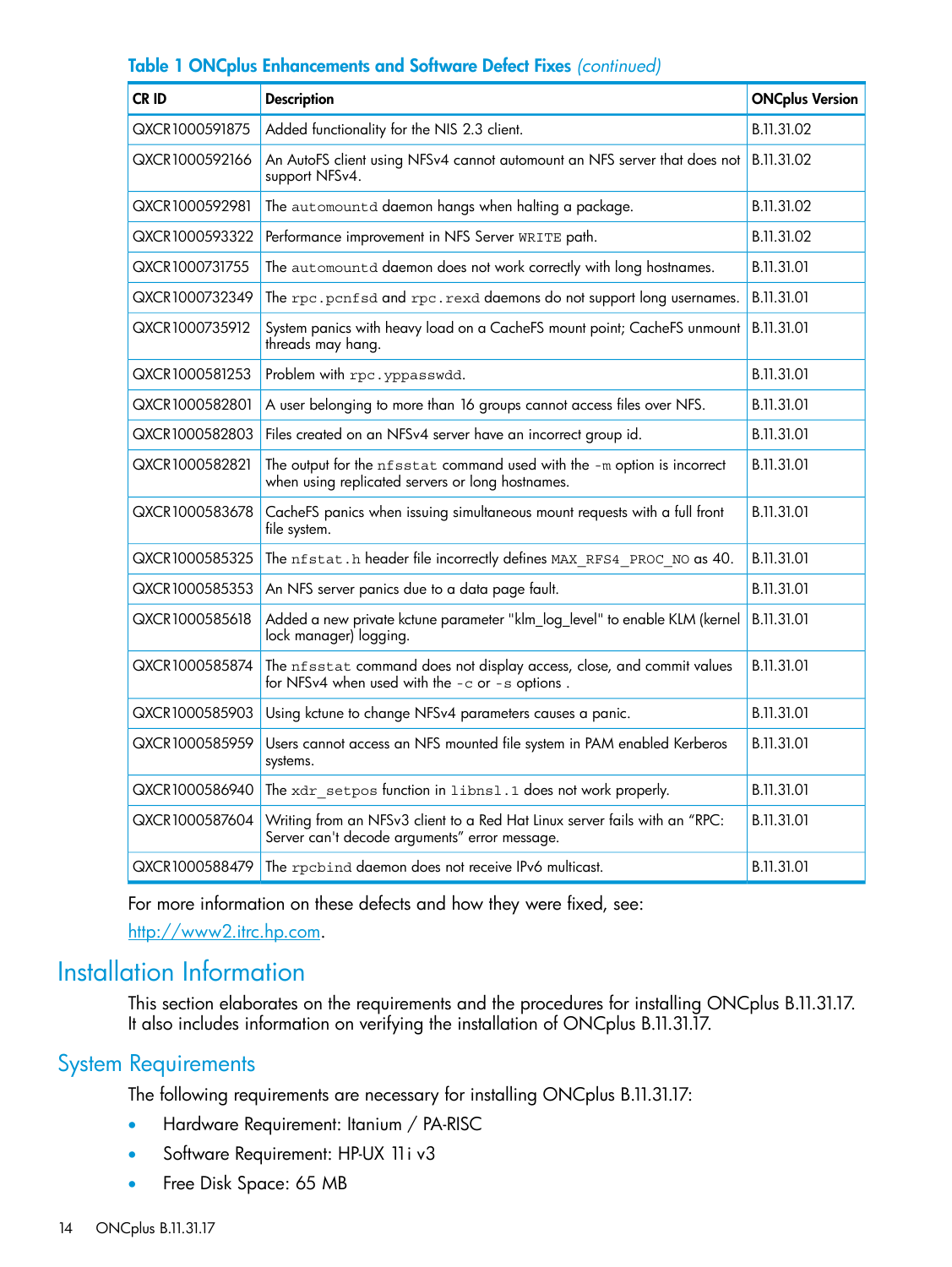### <span id="page-14-0"></span>Installing ONCplus B.11.31.17

 $\odot$ IMPORTANT: Back up your system before installing the product.

To install ONCplus B.11.31.17 on your system:

- 1. Login as root.
- 2. To check which version of ONCplus is currently installed on your system, execute the following command:

```
swlist | grep ONCplus
```
The output will be similar to one of the following twenty one lines:

| ONCplus | B.11.31.16    | $ONC+2.3$ |
|---------|---------------|-----------|
| ONCplus | B.11.31.15    | $ONC+2.3$ |
| ONCplus | B.11.31.14    | ONC+ 2.3  |
| ONCplus | B.11.31.13    | $ONC+2.3$ |
| ONCplus | B.11.31.12    | $ONC+2.3$ |
| ONCplus | B.11.31.11    | ONC+ 2.3  |
| ONCplus | B.11.31.10    | $ONC+2.3$ |
| ONCplus | B.11.31.09.02 | $ONC+2.3$ |
| ONCplus | B.11.31.09.01 | $ONC+2.3$ |
| ONCplus | B.11.31.09    | $ONC+2.3$ |
| ONCplus | B.11.31.08    | $ONC+2.3$ |
| ONCplus | B.11.31.07.01 | $ONC+2.3$ |
| ONCplus | B.11.31.07    | ONC+ 2.3  |
| ONCplus | B.11.31.06.01 | $ONC+2.3$ |
| ONCplus | B.11.31.06    | $ONC+2.3$ |
| ONCplus | B.11.31.05    | $ONC+2.3$ |
| ONCplus | B.11.31.04    | $ONC+2.3$ |
| ONCplus | B.11.31.03    | ONC+ 2.3  |
| ONCplus | B.11.31.02    | $ONC+2.3$ |
| ONCplus | B.11.31.01    | $ONC+2.3$ |
| ONCplus | B.11.31       | $ONC+2.3$ |

- 3. After you download the ONCplus B.11.31.17.depot file, move it to the /tmp directory: /tmp/ONCplus\_B.11.31.17.depot
- 4. Verify that the file has downloaded correctly using the swlist command as follows: swlist -d @ /tmp/ONCplus\_B.11.31.17.depot

If ONCplus is downloaded correctly, the output will include:

```
# # Bundle(s): # ONCplus 
         B.11.31.17 ONC+ 2.3 # # Product(s) not contained in
a Bundle: # PHCO_38048 1.0 libc cumulative
patch
```
**NOTE:** You must specify the full path name of the source depot when you use swlist and swinstall commands.

5. Execute the following command to install the product on a stand-alone system:

```
swinstall -x autoreboot=true -s \ /tmp/ONCplus B.11.31.17.depot
ONCplus
```
NOTE: ONCplus includes kernel filesets. As a result, installing the product using the swinstall command will require the system to be restarted after the installation is complete.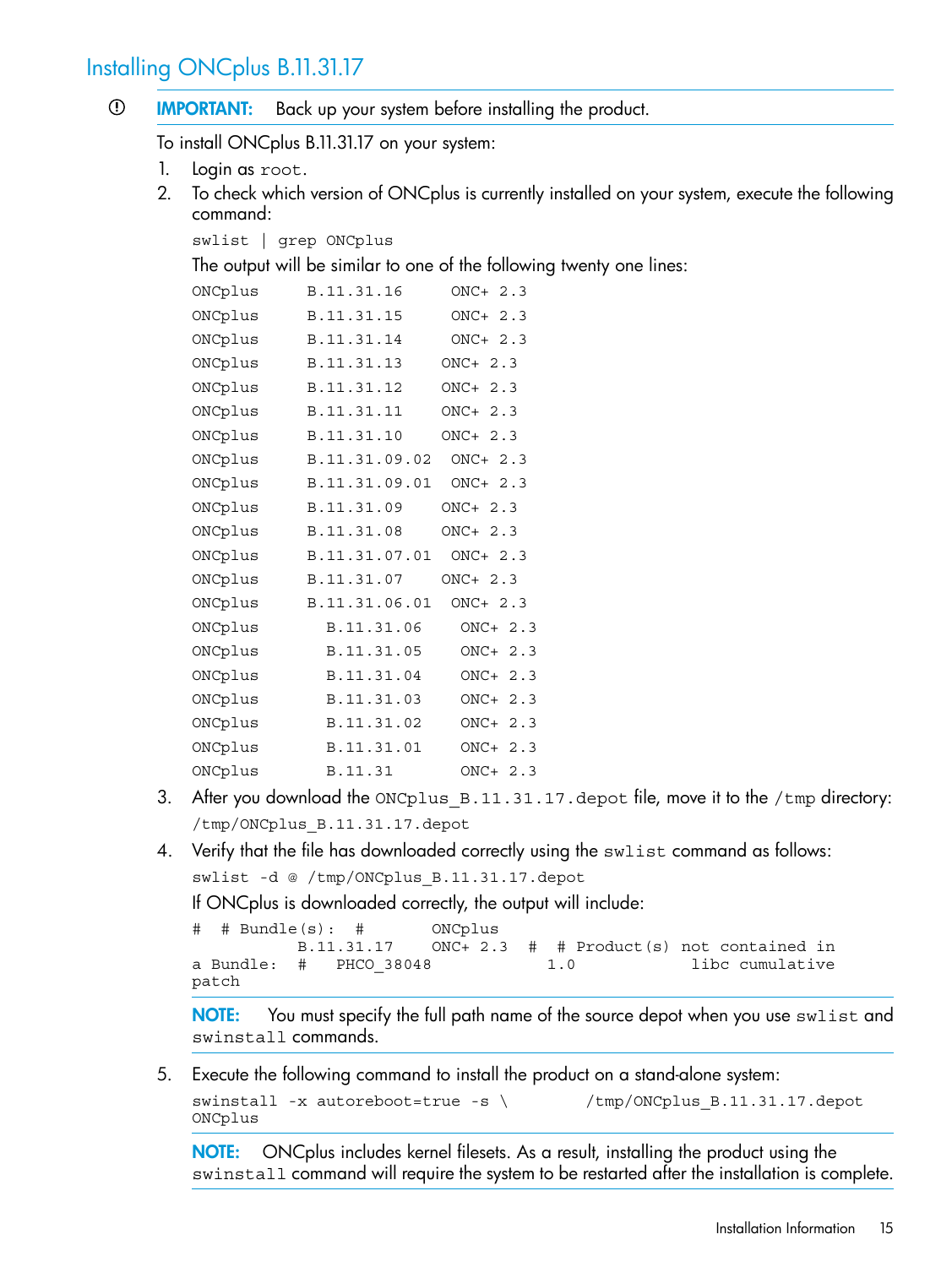### Verifying ONCplus B.11.31.17 Installation

<span id="page-15-0"></span>To verify the ONCplus installation:

1. Execute the following command to verify the software installation:

swverify ONCplus

If ONCplus B.11.31.17 is successfully installed, the following message is displayed:

Verification succeeded

2. To check which version of ONCplus is installed on your system, execute the following command:

swlist | grep ONCplus

The output will be similar to the following:

<span id="page-15-1"></span>ONCplus B.11.31.17 ONC+ 2.3

### Reverting to a Earlier Version of ONCplus

You cannot remove the current version of ONCplus with the swremove command. However, you can revert to a earlier version of ONCplus. The following section describes how to revert to a earlier version of ONCplus.

- 1. Download the desired ONCplus depot from the ONCplus web page <http://software.hp.com>, or from the media you originally used to install your system.
- 2. Login as root.
- 3. Copy the downloaded ONCplus version of the depot (B.11.31\_LR, B.11.31.01, B.11.31.02, B.11.31.03, B.11.31.04, B.11.31.05, B.11.31.06, B.11.31.06.01, B.11.31.07, B.11.31.07.01, B.11.31.08, B.11.31.09, B.11.31.09.01, B.11.31.09.02, B.11.31.10, B.11.31.11, B.11.31.12, B.11.31.13, B.11.31.14, B.11.31.15, B.11.31.16) to /tmp/ ONCplus\_B.11.31.depot.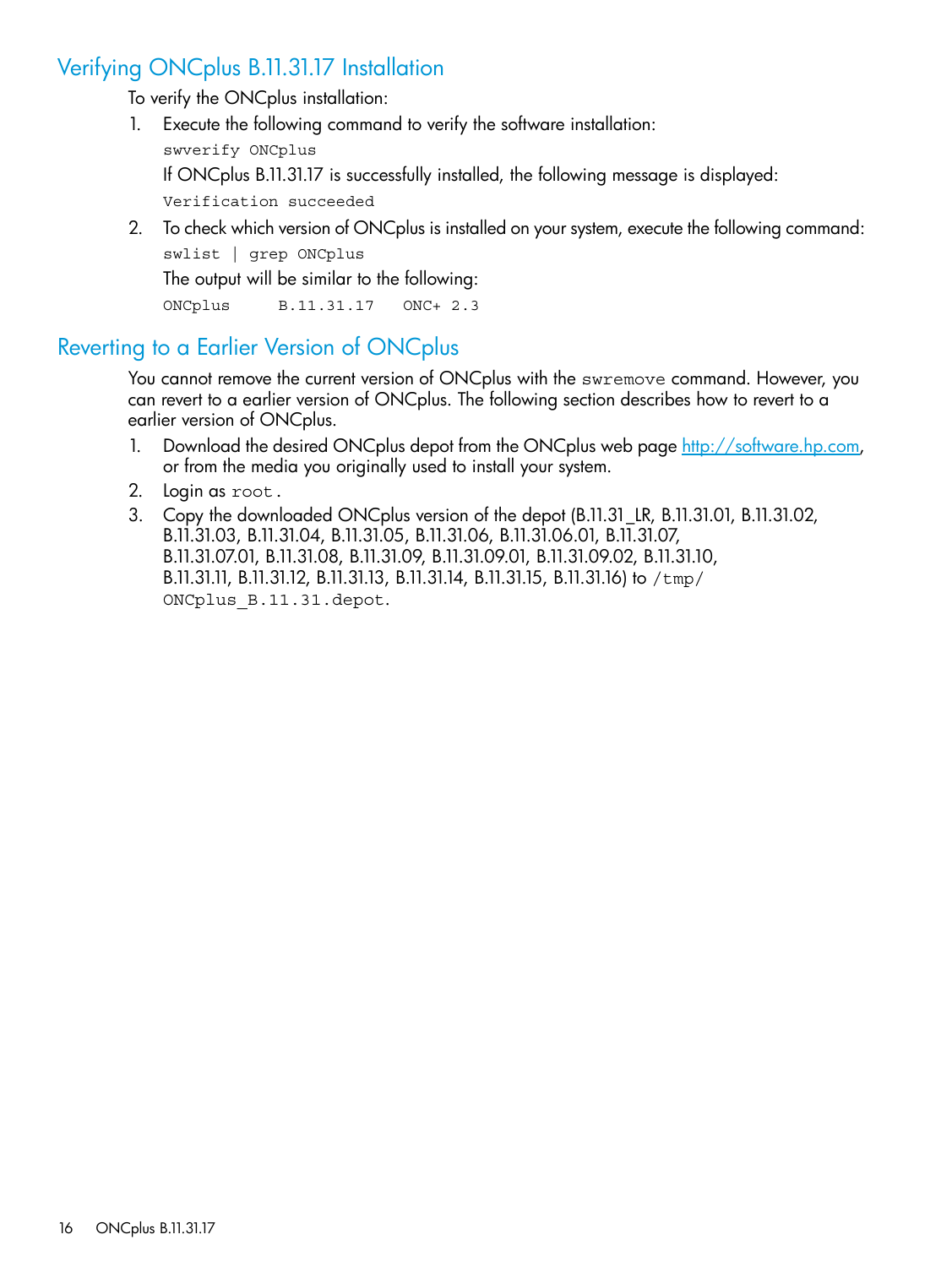4. To revert to the previous version of ONCplus enter the following command:

swinstall -x allow\_downdate=true -x autoreboot=true \ -s /tmp/ONCplus\_B.11.31.depot ONCplus

NOTE: ONCplus contains kernel filesets. Thus swinstalling the product results in a system reboot after the installation is complete.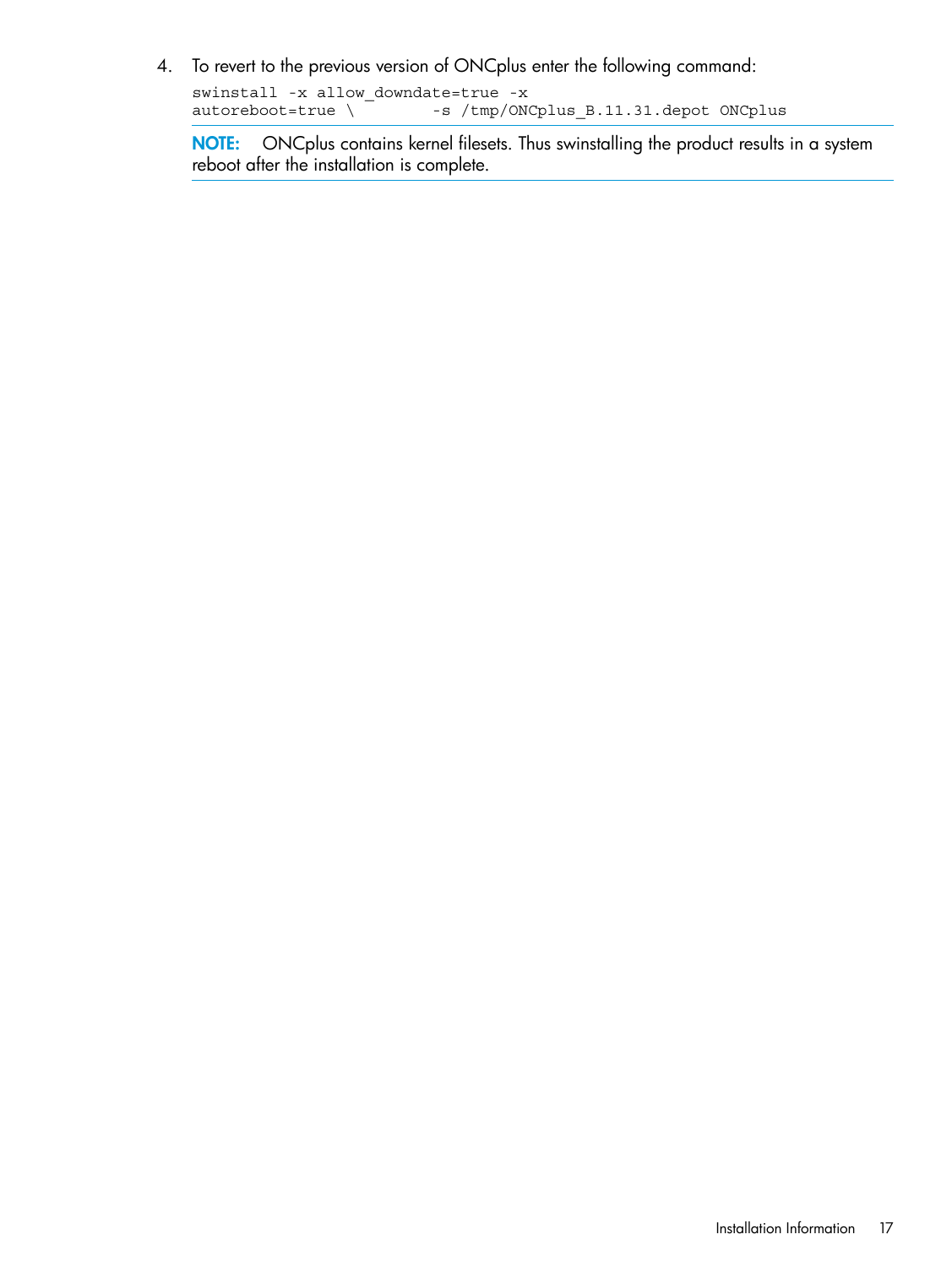#### <span id="page-17-0"></span>WARNING! Λ

1. Problem

There is a possibility for an NFS client to experience a system hang if you revert to one of the below ONCplus versions:

- ONCplus B.11.31.09
- ONCplus B.11.31.09.01
- ONCplus B.11.31.09.02

### **Cause**

The NFS client could hang under below conditions/configurations:

- Severe file cache memory pressure due to low file cache configuration. For example, filecache\_min = filecache\_max =1%
- When the nfs3\_max\_threads tunable is set to "0".

### **Workaround**

The fix for this issue is available in ONCplus B.11.31.10, released in September 2010. Following are the possible workarounds to handle this issue,

NOTE: All these workarounds must be considered to ensure the system hang does not occur. Reboot the system, after applying all the workarounds.

Set the below values to the NFS internal variables:

```
# echo "async commit wait multipler ?W 0xF4240" |
adb -w -o /stand/vmunix /dev/kmem
# echo "nfs_awcount_multipler ?W 0x2" | adb -w -o
/stand/vmunix /dev/kmem
```
• Increase the value of the nfs3\_max\_threads tunable to least 8 using the following command:

# kctune nfs3\_max\_threads=default

• If you are doing a manual un-mount, ensure that no application is accessing the NFS mount point at the time of manual un-mount.

For example, if /mnt/nfs is an NFS mounted directory, use the following command to verify and un-mount the directory.

# fuser –c /mnt/nfs

• If you are using AutoFS to un-mount an NFS file system, then disable automatic un-mount by setting a high time out value.

For example, set AUTOMOUNT\_TIMEOUT to 99999999 in the /etc/default/autofs file.

- 2. The fix for QXCR1000898226 will not be available when:
	- Upgrading to ONCplus B.11.31.07.01 from ONCplus B.11.31.07
	- Installing HP-UX 11i v3 September 2009 release on a system with ONCplus B.11.31.07 HP recommends you to install ONCplus B.11.31.08 September 2009 or later version to get the fix for QXCR1000898226.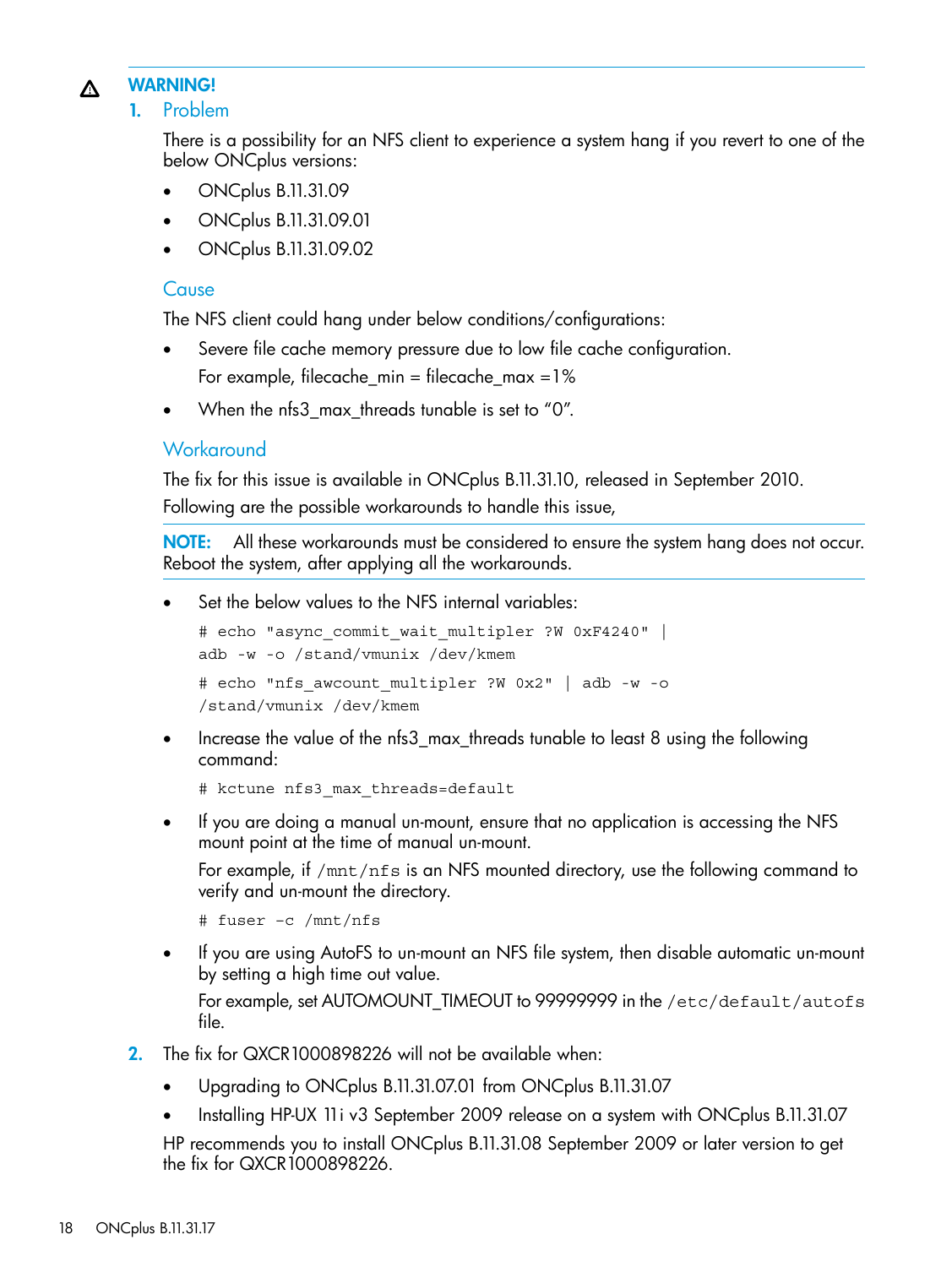- 3. On an HP-UX server with ONCplus B.11.31.07.01 installed, NFSv3 does not fully support large files.
- 4. Directory related operations on an NFS client with ONCplus B.11.31.06 or B.11.31.07 versions installed along with mounted file systems with read/write permissions that are greater than 8192 bytes in size may result in system panic or data corruption. If your system has ONCplus B.11.31.06 or B.11.31.07 version installed, HP recommends that you install ONCplus B.11.31.07.01 version.
- 5. Under certain circumstances, enabling the nfs2\_srv\_read\_copyavoid or nfs3\_srv\_read\_copyavoid tunable may cause the following problems:
	- Memory corruption with the message block getting corrupted
	- Data corruption during READ, when the nfs3\_bsize tunable value is greater than 64 KB If your system has ONCplus B.11.31.02 or B.11.31.03 or B.11.31.04 or B.11.31.05 or B.11.31.06 version installed, HP recommends that you install ONCplus B.11.31.07 or a later version
- 6. Under certain circumstances, ONCplus B.11.31.03 and B.11.31.04 may cause a panic situation (QXCR1000847469). If your system has either ONCplus B.11.31.03 or B.11.31.04 installed, HP recommends that you install ONCplus B.11.31.06.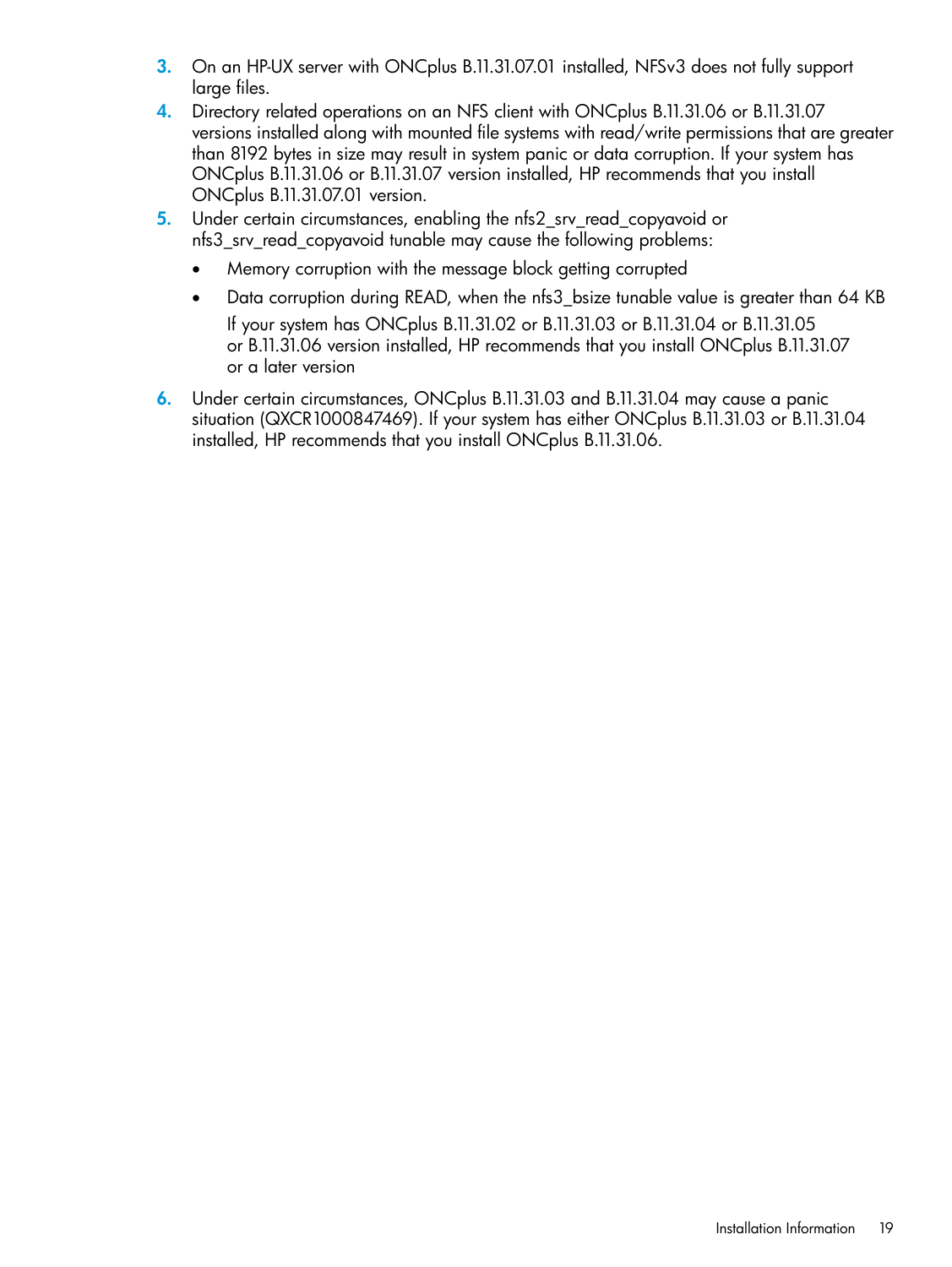7. ONCplus B.11.31.02 may cause a boot panic situation if you are installing on an HP 9000 rp3410 or rp3440 system with the September 2007 release of HP-UX already installed. If your system has this configuration, Hewlett-Packard recommends that you install the March 2008 release of HP-UX, which includes ONCplus B.11.31.02, or install ONCplus B.11.31.06. You can use the "model" command to print the hardware model information. The output of the "model" command on an HP 9000 rp3440 system is:

9000/800/rp3440

To determine if you have the September 2007 release of HP-UX installed, execute the command:

swlist -l bundle HPUX11i-\*

The output includes either "B.11.31" or "B.11.31.yymm", where yymm identifies the year and month of the HP-UX release that is installed. For example, if you have the HP-UX Mission Critical Operating Environment and the September 2007 release of HP-UX installed, the output would include:

HPUX11i-OE-MC B.11.31.0709 HP-UX Mission Critical Operating Environment

NOTE: Starting with ONCplus B.11.31.12, the NFS client is enhanced to operate in the SRP environment. So, when ONCplus B.11.31.12 is used in the SRP environment, it is recommended not to revert to an earlier ONCplus version. Doing so may cause the NFS functionality to behave unexpectedly in the SRP environment.

#### NOTE:

NOTE: ONCplus B.11.31.05 includes the fix for QXCR1000589225 which requires libc patch PHCO\_38048 to be installed in the following circumstances:

- the "retrans" option is set in the  $/etc/resolv$ .conf file
- there is a "dns" entry in the  $/etc/nsswitch.comf$  file (i.e. the ip6.arpa domain is used to perform reverse IPv6 lookups) The libc patch is included with ONCplus beginning with version B.11.31.06 and will not require a separate patch installation.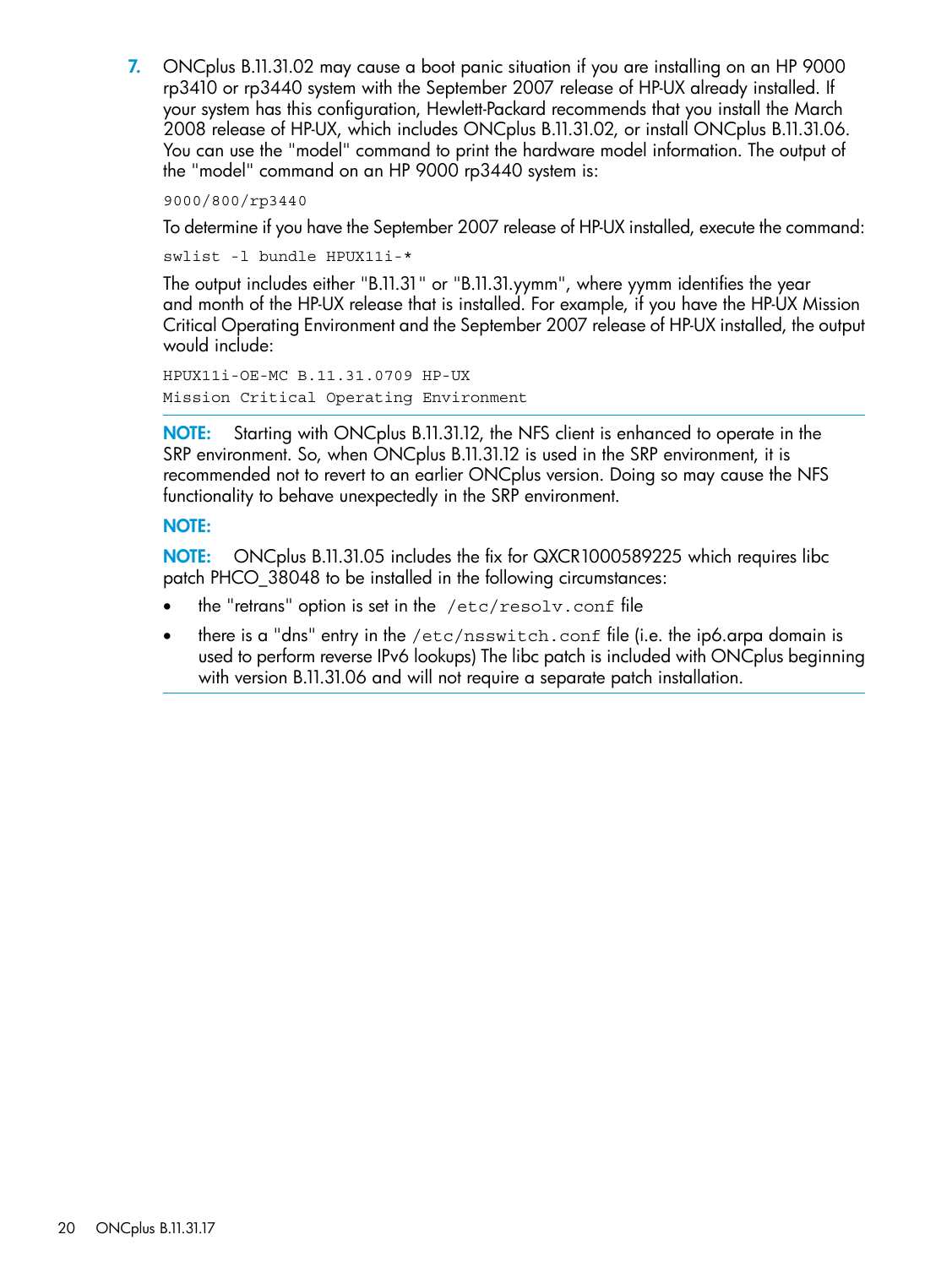### 8. Problem

- The write operation may be interrupted when very large files are copied over NFS.
- System crash may occur under heavy load conditions.

### **Solution**

This problem has been fixed in ONCplus B.11.31.14.

### **Workaround**

For ONCplus B.11.31.13, the workaround is to use the forcedirectio option for the NFS mount in case of loopback mount or cross mounts with very less UFC cache (say 1%) configured on NFS client systems.

### Problem

There is a possibility for an HP-UX 11i v3 system to experience a system hang under the following conditions:

- An application writes a huge NFS file to a filesystem using NFS loopback mount.
- Two systems NFS-mount file systems from each other and simultaneously write huge amounts of data to each other.

#### **Causes**

On an HP-UX 11i v3 system with NFS loopback mount enabled, there is a possibility for an application to consume the entire file cache memory while writing a huge NFS file. This could lead to a deadlock between the NFS client and NFS server modules.

For example, when the NFS client consumes the entire file cache, the server cannot execute any of the WRITE requests sent by the client because of the non-availability of file cache memory. This can result in non-availability of file cache memory for other mounted file systems on the node.

There is a high possibility for this problem to occur if the system is configured with low file cache memory.

For example, when the filecache\_min and filecache\_max parameters are configured in the range of 1% to 5% of the total physical memory.

### **Solution**

Starting from ONCplus B.11.31.15 onwards, a fix has been implemented for both NFS v3 and v4 client versions.

To avoid this issue, the tunables must be set to the following values:

- kctune nfs\_enable\_write\_behind = 1
- kctune nfs\_enable\_ufc\_threshold = 1
- kctune nfs\_ufc\_threshold\_percentage = 50

For more information about the new tunables, see the *Managing NFS and KRPC Kernel Configurations in HP-UX 11i v3* whitepaper

NOTE: All NFS filesystems have to be unmounted if there is any change in these tunables or UFC filecache\_max. Please note in this version a new tunable 'nfs\_ufc\_threshold\_percentage' is introduced to cater for both v3 and v4 mounts instead of old tunable nfs3 ufc threshold percentage. From ONCplus B 11.31.15 version, nfs3\_ufc\_threshold\_percentage is made dummy tunable. Start using new tunable 'nfs\_ufc\_threshold\_percentage' instead of 'nfs3\_ufc\_threshold\_percentage'.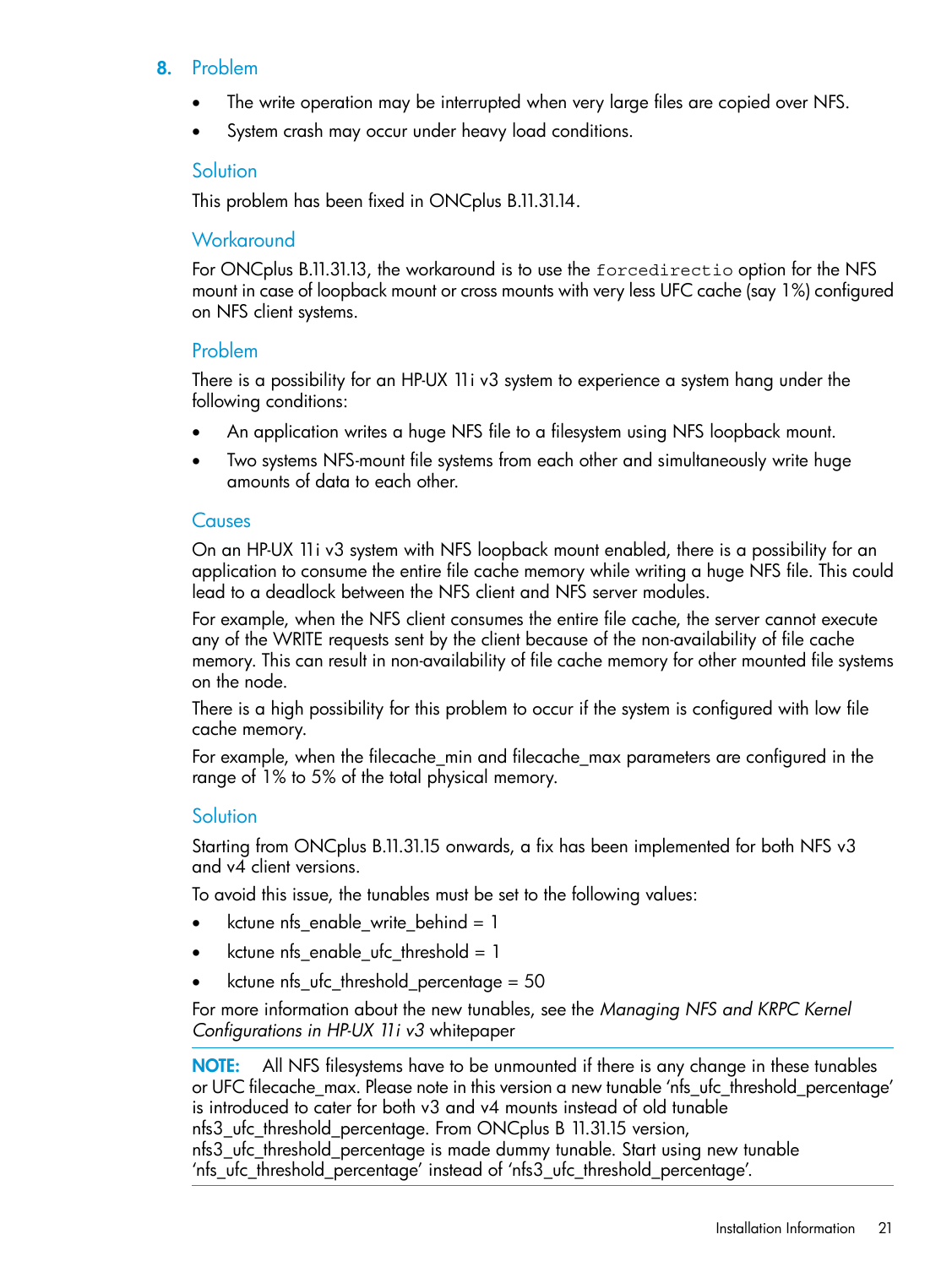On ONCplus B.11.31.14 version, Fix was implemented only for NFSv3 client version only. To enable this fix on this version, following tunables must be set to the below values: kctune nfs\_enable\_write\_behind = 1

- kctune nfs enable ufc threshold  $= 1$
- kctune nfs3\_ufc\_threshold\_percentage = 50

NOTE: All NFS v3 filesystems have to be unmounted if there is any change in these tunables or UFC filecache\_max.

#### **Workaround**

For ONCplus B.11.31.13 and earlier versions, the workaround is to use the "forcedirectio" option for the NFS mount.

#### Problem

When ONCplus B.11.31.12 is operating in the SRP environment, if the srp -stop command is executed while there are active NFS mount points present in the SRP environment, it may hang and a message similar to the following will be logged in the /var/adm/syslog/ syslog.log file:

vmunix: WARNING: SRP 13 shutdown called with 1 active NFS mounts. Waiting for unmount to complete.

#### **Cause**

When the command is executed to shut down the SRP daemon, it may initiate the NFS client shutdown while there are active NFS mount points present in the SRP environment. Due to this, the srp -stop command may hang while waiting for the active NFS filesystems to unmount.

#### **Workaround**

• Before issuing the command, it is recommended to verify whether the NFS mount point in the SRP environment is active, by executing the fuser -c command on the NFS mount point from the global view of SRP.

# fuser -c /var/hpsrp/srp01/opt/nfstest

where:

```
/var/hpsrp/srp01/opt/nfstest is an NFS mount point under the SRP environment
srp01
```
This command displays the process ids (PIDs) of the active processes on the NFS mount point.

```
/var/hpsrp/srp01/opt/nfstest: 11352c
```
where:

11352 is the PID of the active process on the NFS mount point

If there are no active processes on the NFS mount point, then execute the command. Otherwise, wait until there are no active processes.

If the srp -stop command has already been executed and it hangs, force unmount all the NFS filesystems under the SRP instance which is being shutdown. # umount -f /var/hpsrp/srp01/opt/nfstest

This unblocks the srp -stop command and allows it to complete the operation.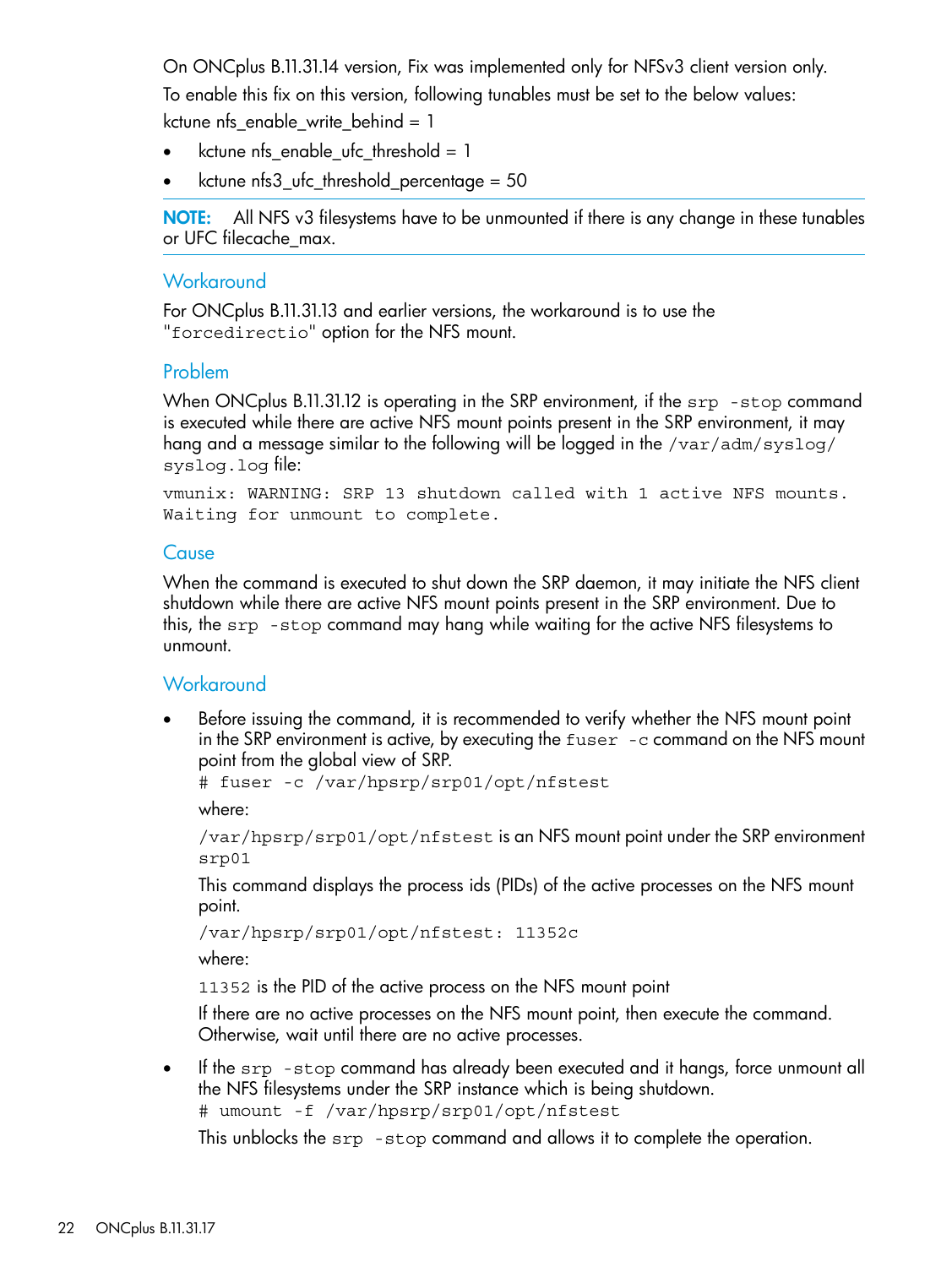NOTE: Doing a force unmount may cause data loss for open files. After the unmount is complete, if a program tries to access files from an unmounted filesystem, it will get an EIO error.

For information on HP-UX SRP commands and HP-UX Containers, see the *HP-UX Containers (SRP) Administrator's Guide*.

To locate this document, go to the following location on the HP Business Support Center: [www.hp.com/go/virtualization-manuals.](www.hp.com/go/virtualization-manuals)

On this page, select HP-UX Containers (SRP) Software.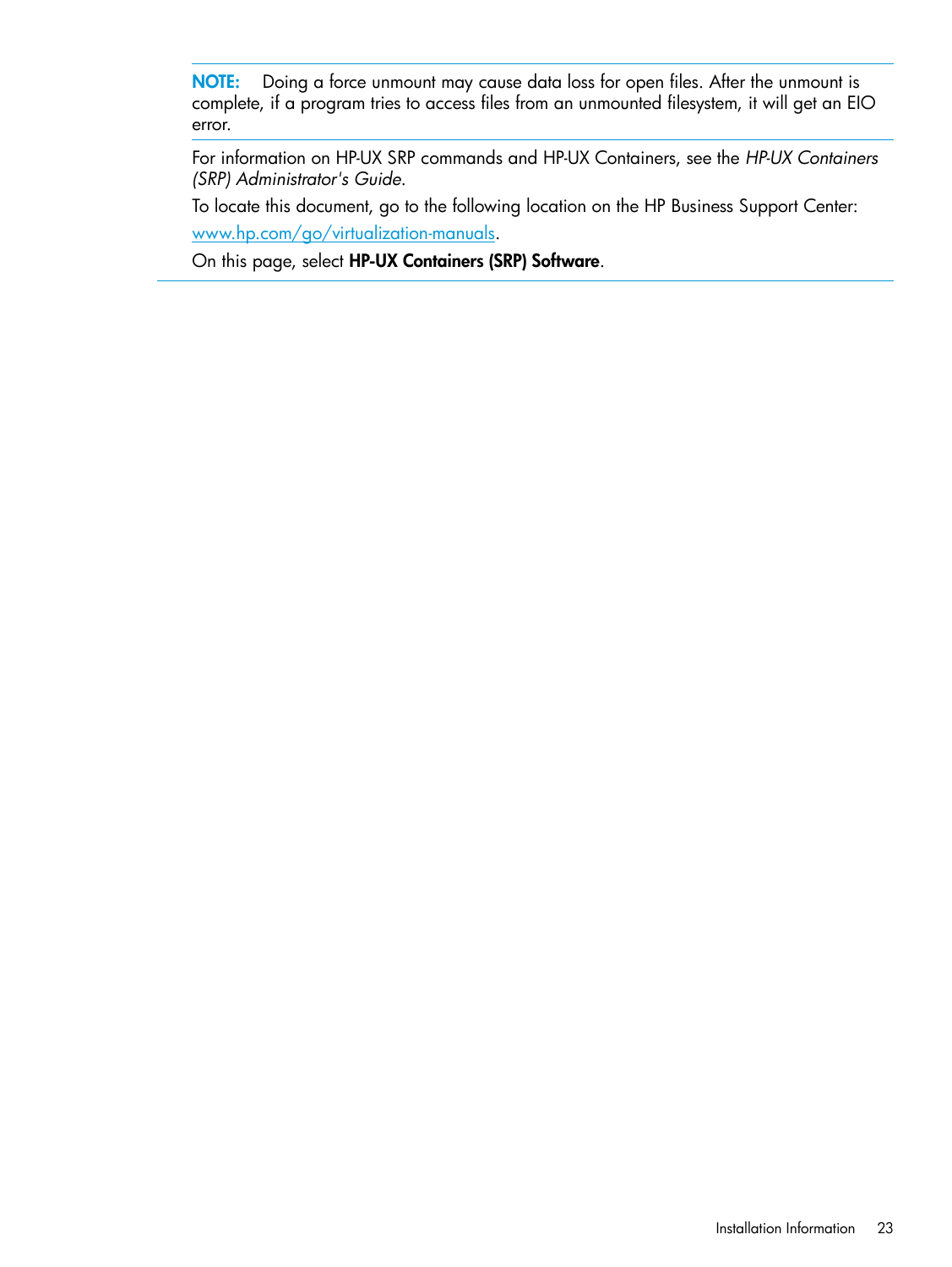# <span id="page-23-0"></span>3 Features Introduced in previous versions of ONCplus

This chapter describes the features introduced and defect fixes in all the previous versions of ONCplus B.11.31.

- "Features [Introduced](#page-23-1) in ONCplus B.11.31.16" (page 24)
- "Features [Introduced](#page-23-2) in ONCplus B.11.31.15" (page 24)
- "Features [Introduced](#page-23-3) in ONCplus B.11.31.14" (page 24)
- "Features [Introduced](#page-24-0) in ONCplus B.11.31.13" (page 25)
- "Features [Introduced](#page-24-1) in ONCplus B.11.31.12" (page 25)
- "Features [Introduced](#page-24-2) in ONCplus B.11.31.11" (page 25)
- "Features [Introduced](#page-24-3) in ONCplus B.11.31.10" (page 25)
- "Features Introduced in ONCplus [B.11.31.09.02"](#page-25-0) (page 26)
- "Features Introduced in ONCplus [B.11.31.09.01"](#page-25-1) (page 26)
- "Features Introduced in ONCplus [B.11.31.09"](#page-25-2) (page 26)
- "Features Introduced in ONCplus [B.11.31.08"](#page-25-4) (page 26)
- "Features Introduced in ONCplus [B.11.31.07.01"](#page-26-1) (page 27)
- "Features Introduced in ONCplus [B.11.31.07"](#page-26-2) (page 27)
- "Features Introduced in ONCplus [B.11.31.06"](#page-26-3) (page 27)
- "Features Introduced in ONCplus [B.11.31.05"](#page-27-2) (page 28)
- "Features Introduced in ONCplus [B.11.31.04"](#page-27-3) (page 28)
- "Features Introduced in ONCplus [B.11.31.03"](#page-28-0) (page 29)
- "Features Introduced in ONCplus [B.11.31.02"](#page-28-2) (page 29)
- <span id="page-23-1"></span>• "Features Introduced in ONCplus [B.11.31.01"](#page-29-1) (page 30)
- "Features [Introduced](#page-29-2) in ONCplus B.11.31\_LR " (page 30)
- "Software Availability in Native [Languages"](#page-34-0) (page 35)

### Features Introduced in ONCplus B.11.31.16

<span id="page-23-2"></span>ONCplus B.11.31.16 is a defect fix release and does not include any new features. All features introduced in previous ONCplus versions are supported in ONCplus B.11.31.16 For information on the defects fixed, see ["Enhancements](#page-5-3) and Fixes in ONCplus to date" (page 6).

## Features Introduced in ONCplus B.11.31.15

<span id="page-23-3"></span>ONCplus B.11.31.15 is a defect fix release and does not include any new features. All features introduced in previous ONCplus versions are supported in ONCplus B.11.31.15 For information on the defects fixed, see ["Enhancements](#page-5-3) and Fixes in ONCplus to date" (page 6).

### Features Introduced in ONCplus B.11.31.14

ONCplus B.11.31.14 is a defect fix release and does not include any new features. All features introduced in previous ONCplus versions are supported in ONCplus B.11.31.14 For information on the defects fixed, see ["Enhancements](#page-5-3) and Fixes in ONCplus to date" (page 6).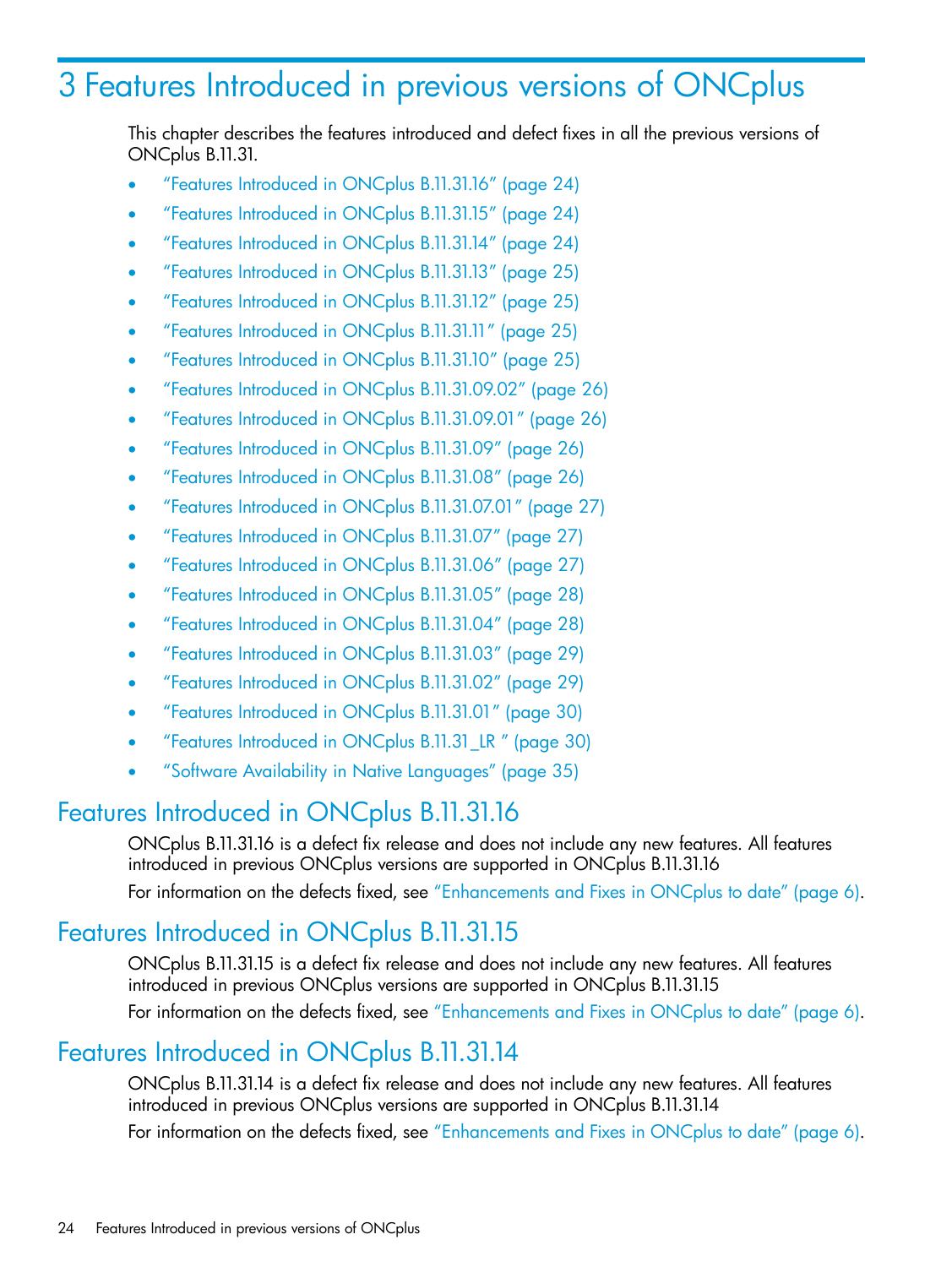## Features Introduced in ONCplus B.11.31.13

<span id="page-24-0"></span>ONCplus B.11.31.13 is a defect fix release and does not include any new features. All features introduced in previous ONCplus versions are supported in ONCplus B.11.31.13.

<span id="page-24-1"></span>For information on the defects fixed, see ["Enhancements](#page-5-3) and Fixes in ONCplus to date" (page 6).

# Features Introduced in ONCplus B.11.31.12

ONCplus B.11.31.12 includes the following enhancement. There are no defect fixes included in this release.

Starting with this version, ONCplus has been enhanced to provide support for HP-UX Secure Resource Partitions (SRP) A.03.00 software. All versions of the NFS client protocol namely, NFSv2, NFSv3 and NFSv4 can now operate in the SRP environment.

NOTE: HP recommends you to install the HP-UX Kernel Support for ONCplus patch PHKL 42002, which provides support for the NIS functionality to work with SRP. You can obtain this patch from [http://itrc.hp.com.](http://itrc.hp.com)

When ONCplus is operating in the SRP environment, the following features/services are supported:

- NFSv2, NFSv3 and NFSv4 client services.
- AutoFS service.
- RPC port mapper service daemon (rpcbind): All the RPC user space daemons and libraries can operate in the SRP environment.
- Network Lock manager (NLM) and Network Status Monitor (rpc. lockd and rpc. statd) client-side services.
- Generating NFS client mount point statistics using the nfsstat command.
- NIS server and client services.

When ONCplus is operating in the SRP environment, the following features/services are not supported:

- NFS server services and the rpc.pcnfsd daemon
- CacheFS service
- NFSv4 server's delegation stackable FS module

For information on HP-UX SRP A.03.00 software, see the *HP-UX Containers (SRP) Administrator's Guide*.

To locate this document, go to the following location on the HP Business Support Center:

<span id="page-24-2"></span><www.hp.com/go/virtualization-manuals>

#### On this page, select HP-UX Containers (SRP) Software.

This version of ONCplus supports all features included in previous ONCplus versions.

<span id="page-24-3"></span>For information on the defects fixed, see ["Enhancements](#page-5-3) and Fixes in ONCplus to date" (page 6).

### Features Introduced in ONCplus B.11.31.11

For information on the defects fixed, see ["Enhancements](#page-5-3) and Fixes in ONCplus to date" (page 6).

## Features Introduced in ONCplus B.11.31.10

ONCplus B.11.31.10 is a defect fix release and does not include any new features. All features introduced in previous ONCplus versions are supported in ONCplus B.11.31.10.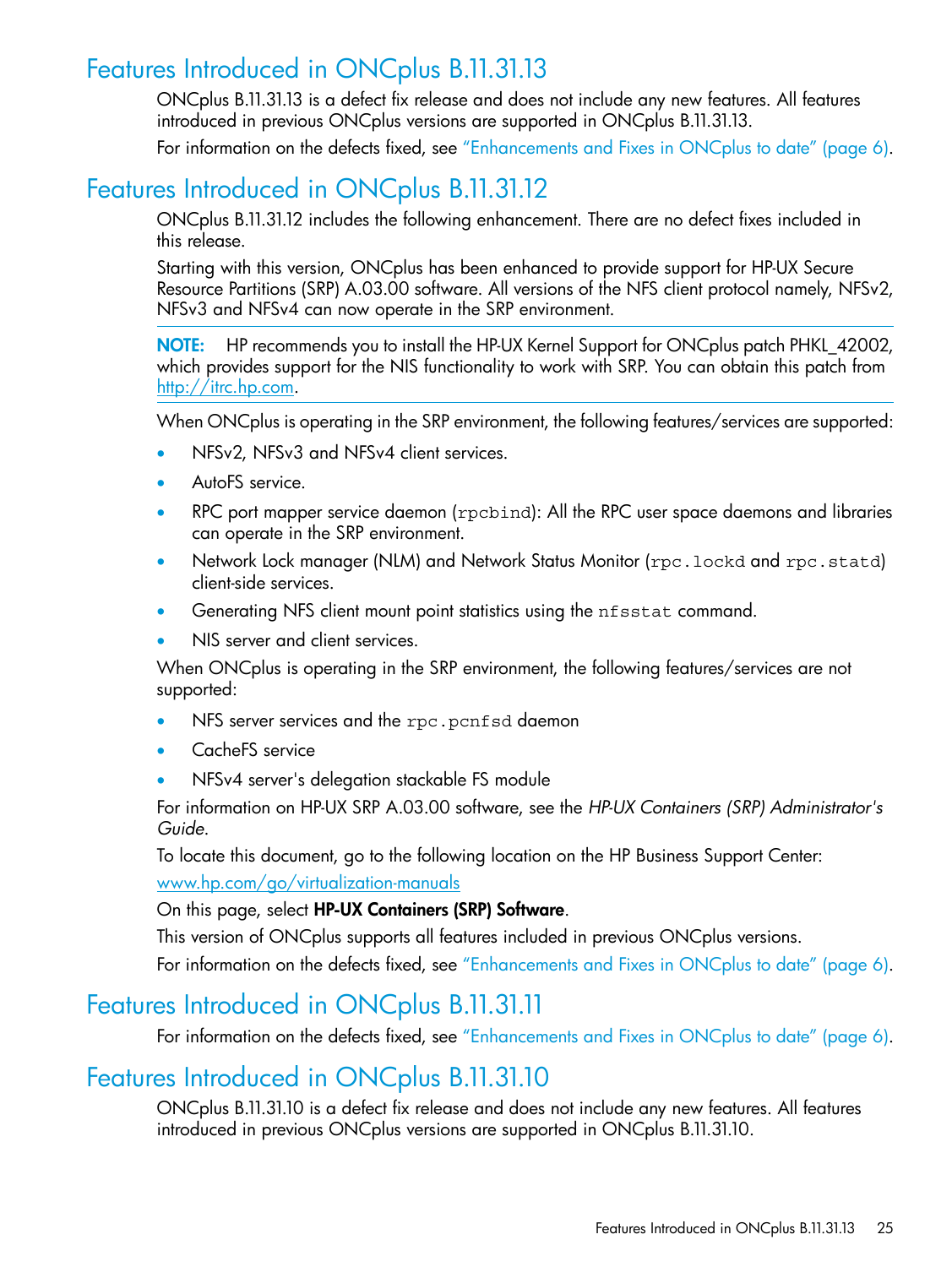From this version onwards, the minimum configurable value for the following NFS kernel tunables has been increased from "0" to "2" for system stability reasons.

- nfs2 max threads
- nfs3 max threads
- nfs4\_max\_threads

NOTE: If the value for any of the above tunables is less than "2", then the tunable value will be increased to "2" after installation.

<span id="page-25-0"></span>For information on the defects fixed, see ["Enhancements](#page-5-3) and Fixes in ONCplus to date" (page 6).

# Features Introduced in ONCplus B.11.31.09.02

ONCplus B.11.31.09.02 is a defect fix release and does not include any new features. All features introduced in previous ONCplus versions are supported in ONCplus B.11.31.09.02.

<span id="page-25-1"></span>For information on the defects fixed, see ["Enhancements](#page-5-3) and Fixes in ONCplus to date" (page 6).

# Features Introduced in ONCplus B.11.31.09.01

<span id="page-25-2"></span>ONCplus B.11.31.09.01 is a defect fix release and does not include any new features. All features introduced in previous ONCplus versions are supported in ONCplus B.11.31.09.01. For information on the defects fixed, see ["Enhancements](#page-5-3) and Fixes in ONCplus to date" (page 6).

# Features Introduced in ONCplus B.11.31.09

<span id="page-25-3"></span>ONCplus B.11.31.09 includes both defect fixes and new features. All features introduced in previous ONCplus versions are supported in ONCplus B.11.31.09. The following feature was introduced in ONCplus B.11.31.09:

### New NFS Feature in ONCplus B.11.31.09

NFS introduces the following feature:

Parallel mount feature for performance improvement.

Prior to ONCplus B.11.31.09, when the system booted up, NFS mounted all the file systems listed in the /etc/fstab file serially resulting in considerable boot time. To reduce this time, the parallel mount feature is introduced in ONCplus B.11.31.09. This feature allows NFS to mount multiple file systems parallelly thereby reducing the boot time.

The parallel mount feature has a dependency on the file system changes. The file system changes are being delivered through a EP/NCF release. Following are the EP/NCF patch details:

- 1. Enhancement Patch: PHCO\_40590 Release Date: March 2010
- <span id="page-25-4"></span>2. NCF Bundle: MountallEnh

Release Date: April 2010

These filesystem patches must be installed for NFS to use the parallel mount feature.

For more information about this feature, see the patch documentation for patch PHCO\_40590 and the web page for the NCF Bundle.

# Features Introduced in ONCplus B.11.31.08

ONCplus B.11.31.08 includes both defect fixes and new features. All features introduced in previous ONCplus versions are supported in ONCplus B.11.31.08. The following features were introduced in ONCplus B.11.31.08: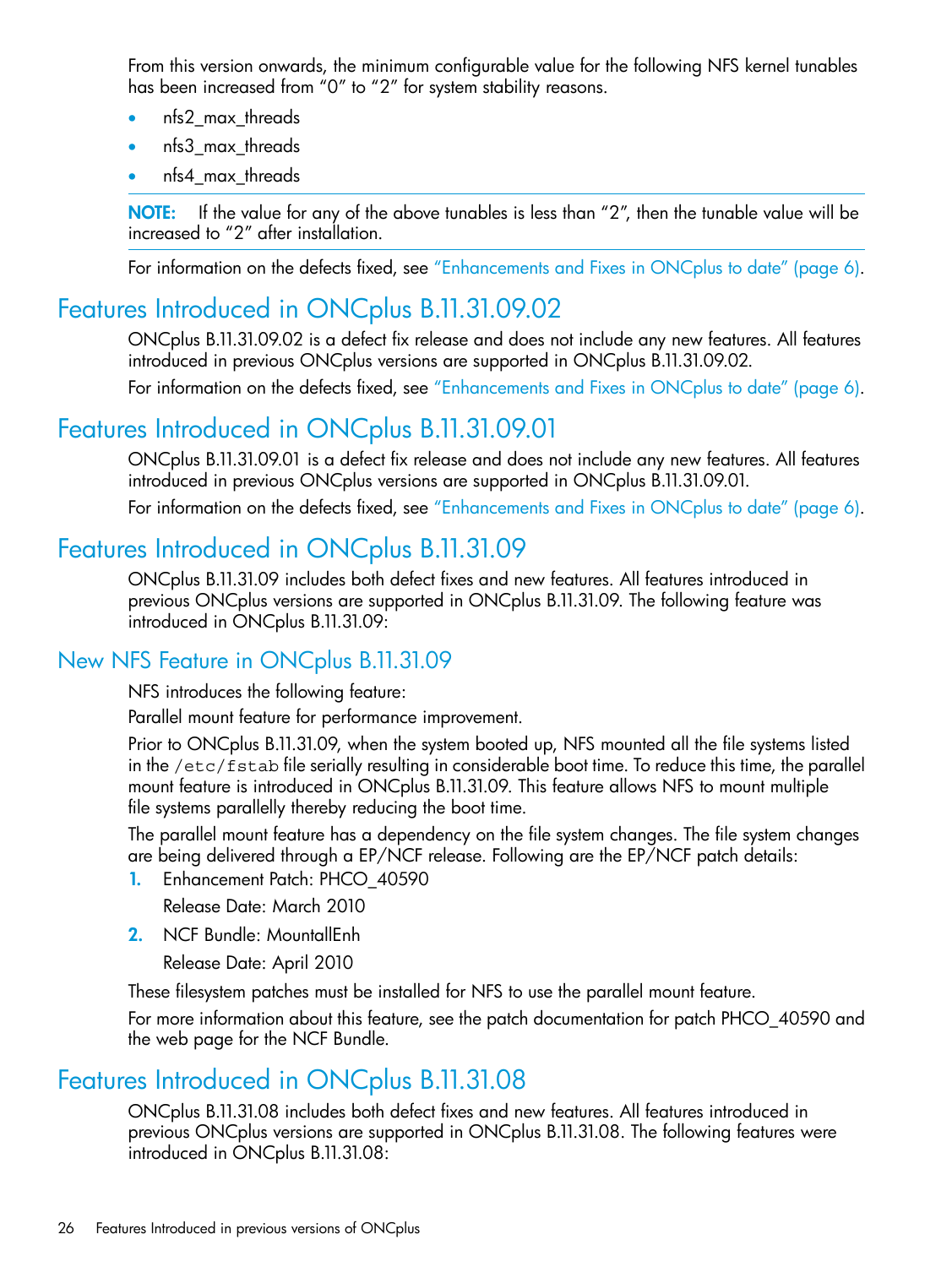### New NFS Features in ONCplus B.11.31.08

<span id="page-26-0"></span>NFS introduces the following features:

The NFS mount structure nfs args is made public.

The NFS structure nfs\_args is made public and available for user application development under /usr/include/nfs/mount.h header file. The user applications can make use of this structure to mount NFS shares using mount () system call. For more information on the usage of the structure, see the *mount\_nfs*(1m) manpage.

• Asynchronous NFS Direct I/O performance improvement.

NFS Direct I/O: NFS Direct I/O is I/O to the NFS mounted files which avoids the file system buffer cache of the operating system. It saves memory and improves performance of the database applications that cache their own data independently. It can be enabled for an NFS mount point, using the forcedirectio NFS mount option.

This use of forcedirectio option results in synchronous NFS I/O requests to the NFS server. The synchronous I/O operation resulted in a low network utilization on fast networks (10 GB Ethernet). Due to this drawback, a new Asynchronous NFS Direct I/O feature is introduced. This option allows the NFS client to send multiple I/O requests to the server without a synchronous wait for individual request. This helps in improving the performance of the database with large sequential I/O.

This feature can be enabled using the following three tunables.

- nfs3\_enable\_async\_directio\_read
- nfs3\_enable\_async\_directio\_write
- nfs3\_max\_async\_directio\_requests

For more information on these tunables, see the *Managing NFS and KRPC Kernel Configurations in HP-UX 11i v3* whitepaper. To locate this document, go to the HP-UX Networking docs page at: <http://www.hp.com/go/hpux-networking-docs>. On this page, select HP-UX 11iv3 Networking Software.

<span id="page-26-1"></span>NOTE: This feature is disabled by default.

### Features Introduced in ONCplus B.11.31.07.01

<span id="page-26-2"></span>ONCplus B.11.31.07.01 is a defect fix release and does not include any new features. All features introduced in previous ONCplus versions are supported in ONCplus B.11.31.07.01. For information on the defects fixed, see ["Enhancements](#page-5-3) and Fixes in ONCplus to date" (page 6).

### Features Introduced in ONCplus B.11.31.07

<span id="page-26-3"></span>ONCplus B.11.31.07 is a defect fix release and does not include any new features. All features introduced in previous ONCplus versions are supported in ONCplus B.11.31.07. For information on the defects fixed, see ["Enhancements](#page-5-3) and Fixes in ONCplus to date" (page 6).

## Features Introduced in ONCplus B.11.31.06

ONCplus B.11.31.06 includes both defect fixes and new features. This version of ONCplus supports all features included in previous ONCplus versions. In addition, the following new features are introduced in ONCplus B.11.31.06: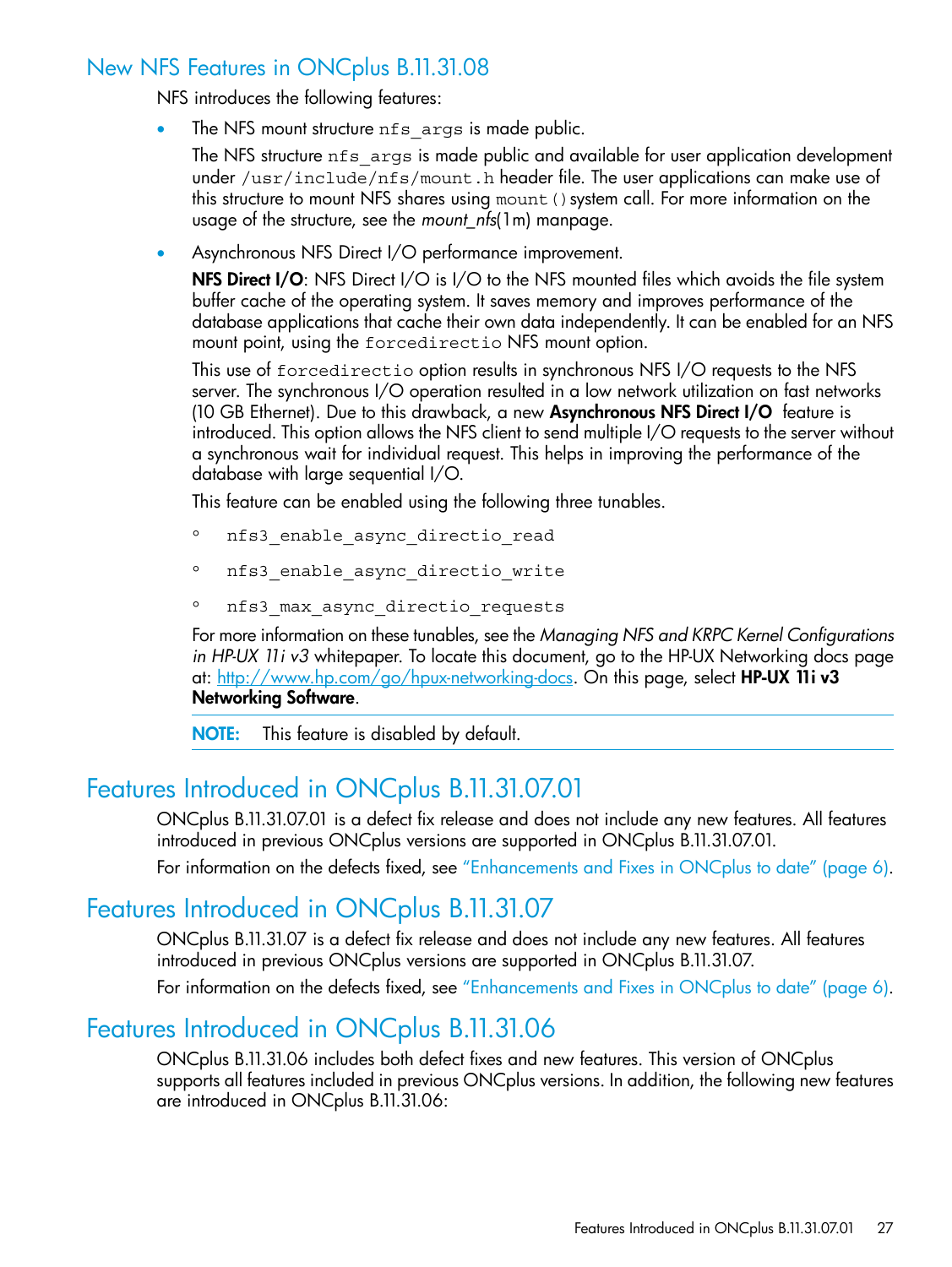### New NIS Features in ONCplus B.11.31.06

<span id="page-27-0"></span>NIS introduces the following feature:

#### • IPv6 support for RPC commands and daemons Phase II

<span id="page-27-1"></span>ONCplus B.11.31.06 delivers IPv6 support for rpc.rquotad, rpc.rstatd, rpc.sprayd, rup, and spray commands and daemons.

### New NFS Features in ONCplus B.11.31.06

NFS introduces the following feature:

### <span id="page-27-2"></span>• ONC 2.5 functionality for the NFSv2 and NFSv3 client

Porting of ONC2.5 Solaris code base to the current HP-UX NFS v2 and NFS v3 client.

# Features Introduced in ONCplus B.11.31.05

ONCplus B.11.31.05 is a defect fix release and does not include any new features. All features introduced in previous ONCplus versions are supported in ONCplus B.11.31.05.

<span id="page-27-3"></span>For information on the defects fixed, see ["Enhancements](#page-5-3) and Fixes in ONCplus to date" (page 6).

## Features Introduced in ONCplus B.11.31.04

<span id="page-27-4"></span>ONCplus B.11.31.04 includes both defect fixes and new features. All features introduced in previous ONCplus versions are supported in ONCplus B.11.31.04. The following features were introduced in ONCplus B.11.31.04:

### New NIS Features in ONCplus B.11.31.04

NIS introduces the following features:

#### <span id="page-27-5"></span>• IPv6 support for RPC commands and daemons Phase I

ONCplus B.11.31.04 delivers IPv6 support for rpc.rexd, rpc.rwalld, rpc.rusersd, rusers, and rwall commands and daemons. Other RPC commands and daemons (rpc.statd and rpc.rquotad) will support IPv6 in a future release of ONCplus.

#### NGROUPS Expansion

The NGROUPS expansion enhancement to HP-UX 11i v3 Update 3 changes the maximum number of groups for a user or process to be a tunable parameter. This allows customers to implement models for file access and protection that were not possible under the previous limit of 20 groups per user. Before deploying such models, customers must update the HP-UX kernel and utilities, and ensure that their local applications are compatible with the expanded group limit. ONCplus has the following limitations regarding the number of groups per user:

- The records, which can be passwords, groups, hosts, netid, etc., in the NIS database are limited to 1024 characters. The use of extremely long group names can cause the 1024 character limit to be exceeded even with just 20 groups, and in that case, such long records will not be included in the NIS database.
- NIS builds a database containing information about user group membership, called netid. NIS will include only the first 20 supplementary user groups in this database. This is usually used in conjunction with ONC RPC, where only the first 16 groups are significant. NIS netid maps will support only 20 user supplementary groups for backward compatibility.

For more information on the NGROUPS expansion enhancement to HP-UX 11i v3, refer to the *Group membership expansion: guidelines for deployment* white paper. To locate this document, go to the HP-UX Core docs page at: [www.hp.com/go/hpux-core-docs.](www.hp.com/go/hpux-core-docs) On this page, select HP-UX 11i v3.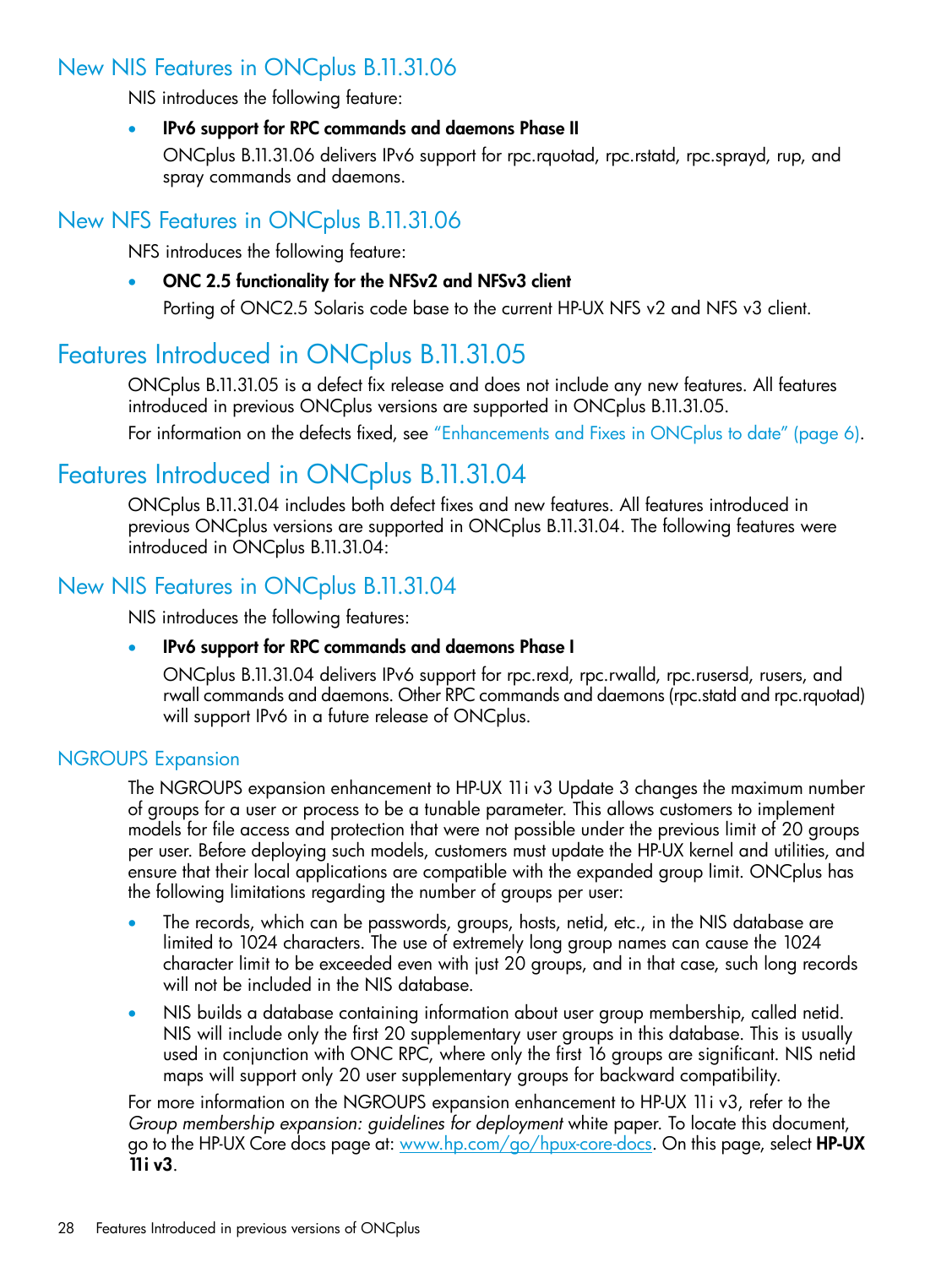### Features Introduced in ONCplus B.11.31.03

<span id="page-28-1"></span><span id="page-28-0"></span>ONCplus B.11.31.03 includes both defect fixes and new features. All fixes and features introduced in previous ONCplus versions are supported in ONCplus B.11.31.03. The following features were introduced in ONCplus B.11.31.03:

### New NFS Features in ONCplus B.11.31.03

NFS introduces the following features for NFSv4:

#### **File Delegation with Local Access**

NFSv4 clients support delegation on HP-UX 11i v3. However, until ONCplus B.11.31.03, NFSv4 servers supported delegation with the caveat that no local file access will occur on any delegated file. For example, if the server grants a delegation to the file "/a/b/foo" then any local users on the server need to avoid accessing file "foo" while the delegation is in effect. If both local and remote users modify the delegated file, then the data in "foo" could become corrupted.

As of ONCplus B.11.31.03, when using the File Delegation, both local and remote file users can modify the delegated file.

#### • Cross Mount Traversal

The NFSv4 protocol allows clients to seamlessly traverse the servers shared directories and cross the physical file system boundaries on the server without having to explicitly mount each shared file system independently. For example, if the server is sharing the two file systems "/" and "/ $a/b$ " respectively, the client, after mounting the root file system of the server, can traverse the file system " $\sqrt{a/b}$ " on the server without mounting the file system explicitly.

#### • Referrals and Multi-server Namespace

The Cross Mount Traversal feature allows an NFSv4 client to traverse the servers shared directories and seamlessly cross the physical file system boundaries on the server. The Referrals feature allows an NFSv4 client to traverse shared directories and seamlessly cross the physical file systems located on different servers. In other words, a referral defines a way for the NFSv4 server to direct an NFSv4 client to a file system which resides on a different server. The combination of cross mounts and referrals can be used to construct a global namespace.

<span id="page-28-2"></span>For additional details on these new NFS features, see the *Introducing Network File systems Version 4 on HP-UX 11i v3* white paper. To locate this document, go to the HP-UX Networking docs page at: [http://www.hp.com/go/hpux-networking-docs.](http://www.hp.com/go/hpux-networking-docs) On this page, select HP-UX 11i v3 Networking Software.

# Features Introduced in ONCplus B.11.31.02

<span id="page-28-3"></span>ONCplus B.11.31.02 includes both defect fixes and new features. All fixes and features introduced in previous ONCplus versions are supported in ONCplus B.11.31.02. The following features were introduced in ONCplus B.11.31.02:

### New CacheFS Features in ONCplus B.11.31.02

CacheFS introduces the following features:

#### • Support for ACLs

An access control list (ACL) offers stronger file security by enabling the owner of the file to define file permissions for specific users and groups. HP-UX supports two types of ACLs: HPUX\_ACLS and SYSV\_ACLS. HPUX\_ACLS are non-POSIX compliant. SYSV\_ACLS are POSIX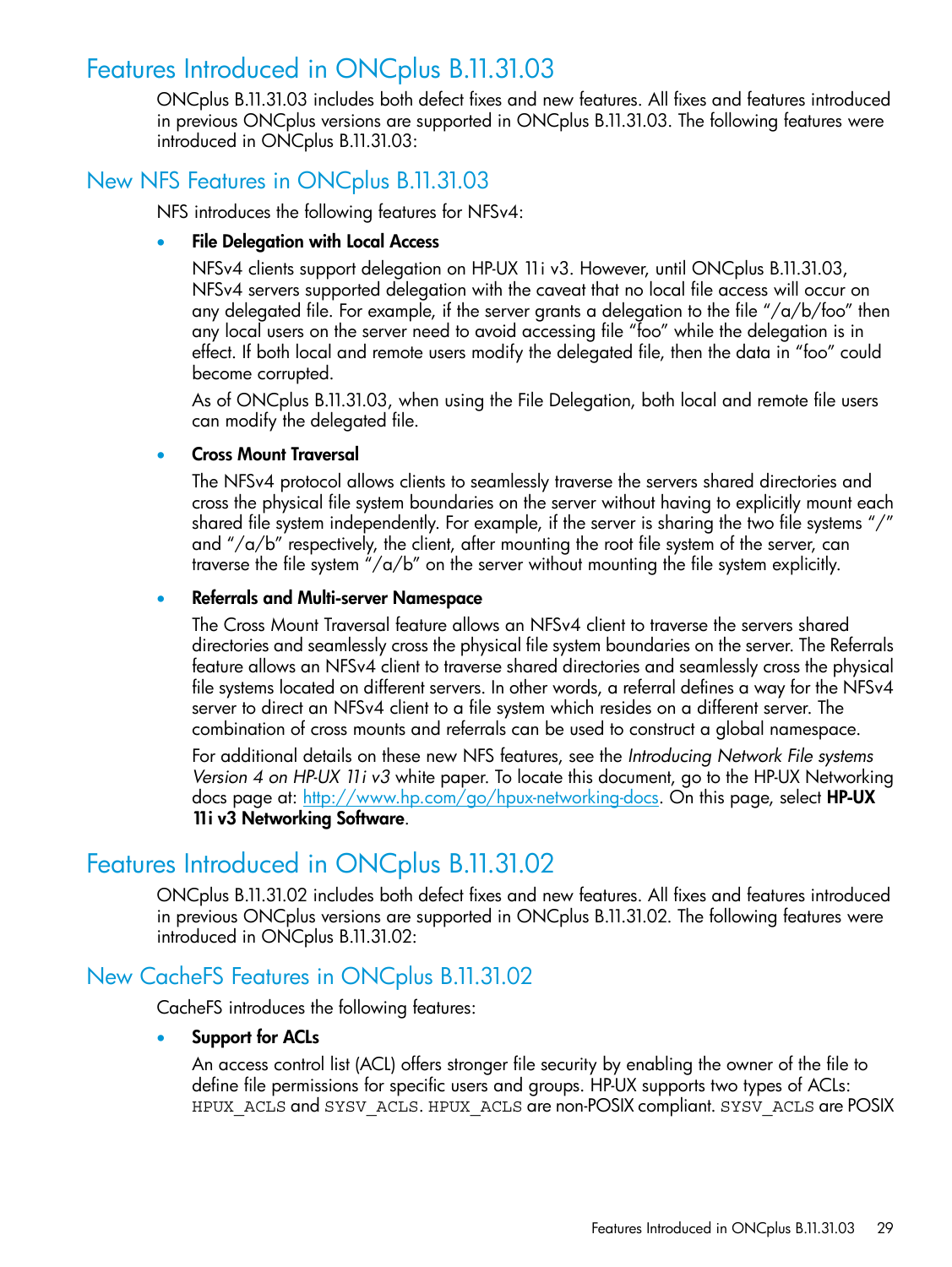compliant. This version of CacheFS supports caching for only SYSV\_ACLS. Thus, this version of CacheFS on HP-UX supports ACLs with VxFS and NFS and not with HFS.

### • Support for Logging

A new command, cachefslog enables or disables logging for a CacheFS mount-point. If logging functionality is enabled, details about the operations performed on the CacheFS mount-point are stored in a logfile. This logfile contains information on all the CacheFS mount points using the same cache directory. Use the cachefswssize command to display the amount of space taken by each of the filesystems in the same cache and the total size occupied by the cache directory (also known as the working set size). This command uses the logfile created by the cachefslog command to display the information. The cachefswssize command, used with the -a option, displays the information in ASCII format.

### <span id="page-29-0"></span>New NIS Features in ONCplus B.11.31.02

NIS introduces the following features:

#### • Support for IPv6 Protocol

The NIS clients and servers are now IPv6 enabled. Therefore, you can set up an NIS master server, an NIS slave server, or an NIS client that can be identified using an IPv6 address. The IPv6 information is stored in ipnodes, which are supersets of hosts that act as the new databases for IPv6 information.

#### • Support for Resolving Map Nicknames

NIS supports the creation of nicknames for maps. You can create or update the nicknames associated with the maps. The ypcat and ypmatch commands use the /var/yp/nicknames file to resolve or modify nicknames.

### Support for NIS ypbind v3 Protocol

The NIS client supports version 3 of the ypbind protocol. Version 1 of the ypbind protocol is obsolete and any request from an NIS client to ypbind version 1 is rejected.

#### • Reduced Usage of Reserved Ports

<span id="page-29-1"></span>Reserved ports are the ports from 0 to 1024. Only root users can bind to these ports. In previous releases, NIS commands attempted to bind to reserved ports by default. If there are numerous client requests, all the reserved ports can be consumed. This version of NIS enables binding to reserved ports for select commands or daemons when accessing secure maps which results in reduced usage of reserved ports by NIS. This change does not compromise performance or security.

# Features Introduced in ONCplus B.11.31.01

<span id="page-29-2"></span>ONCplus B.11.31.01 is a defect fix release and does not include any new features. All features included in ONCplus B.11.31\_LR continue to be supported in ONCplus B.11.31.01. For information on the defects fixed, see ["Enhancements](#page-5-3) and Fixes in ONCplus to date" (page 6).

## Features Introduced in ONCplus B.11.31\_LR

The following features were introduced in ONCplus B.11.31\_LR: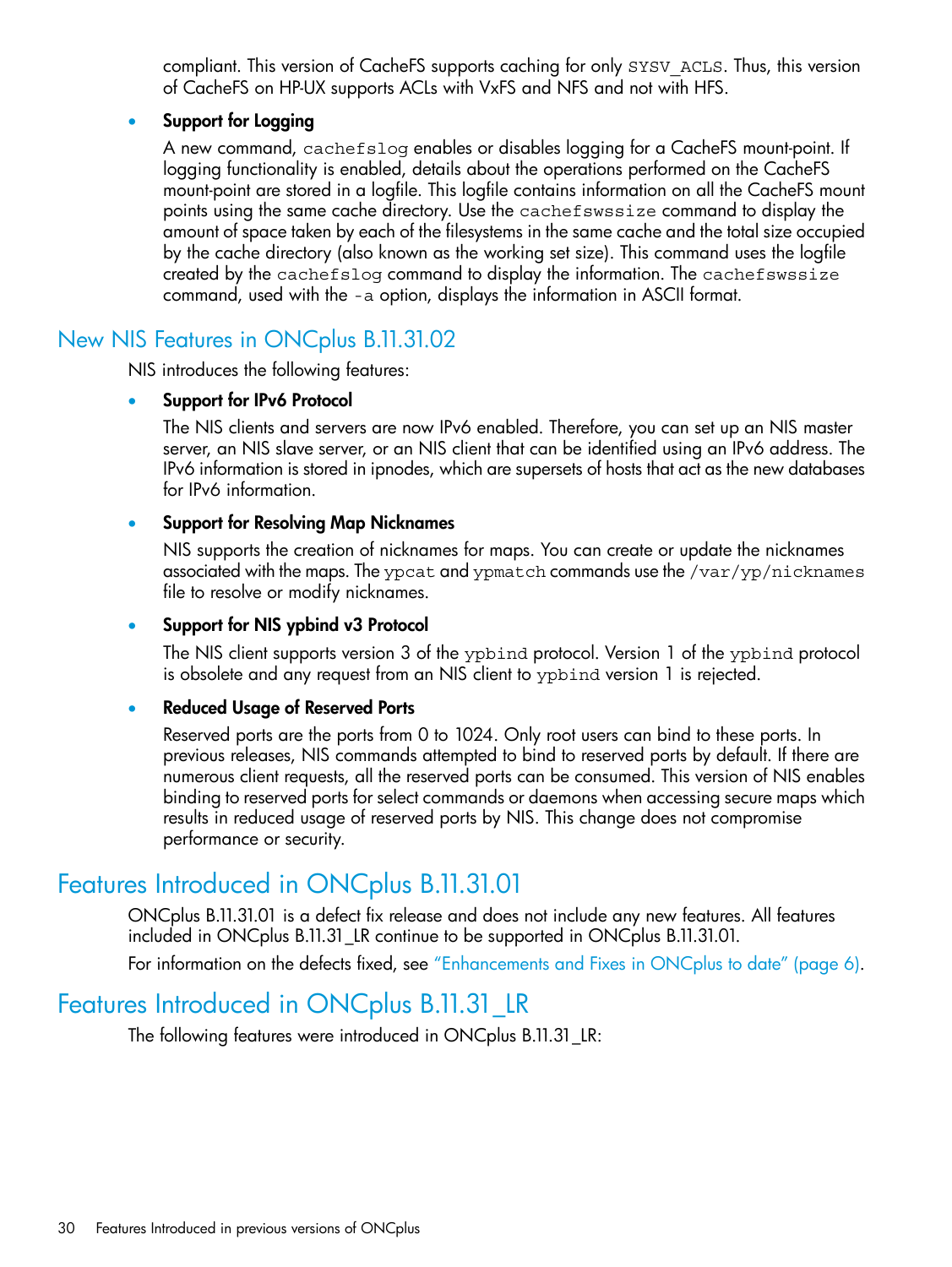### New NFS Features in ONCplus B.11.31\_LR

#### <span id="page-30-0"></span>• NFS Version 4 Protocol (NFSv4)

NFSv4 is an IETF standard protocol that provides the following features:

#### ◦ COMPOUND Procedure

In NFSv4, related RPC requests are grouped into a single RPC procedure known as the COMPOUND procedure.

The COMPOUND procedure decreases transport and security overhead because of fewer over-the-wire trips between the client and the server. This feature is transparent to the user.

#### ◦ Delegation

In NFSv4, the server can delegate certain responsibilities such as, OPEN, CLOSE, LOCK, LOCKU, READ, and WRITE to the client. Delegation enables a client to locally service operations without immediate interaction with the server. Delegations can be revoked by the server. When another client requests access to the same file, the server revokes the delegation from the first client and grants it to the second client.

NOTE: Delegations are disabled by default. If delegations are enabled, they are only supported by applications that access the delegated files remotely via NFS clients. Allowing local access and enabling delegation on a file can corrupt the file.

#### ◦ ACLs

An access control list (ACL) offers stronger file security by enabling the owner of the file to define file permissions for the file owner, the group, and other specific users and groups.

#### ◦ String Identifiers

In NFSv4, exchange of user ID (UID) and group ID (GID) information between the client and server is in the form of strings. The nfsmapid daemon maps UID and GID values from integer to string and string to integer.

#### ◦ Locks

Locking support is integrated with the NFSv4 protocol. NFSv4 introduces leases for lock management. When a server grants a lock to control the state of a file for a specific period of time, it is known as a lease.

#### ◦ Single Protocol

The MOUNT, Network Lock Manager (NLM), and the Network Status Monitor (NSM) protocols are merged into the NFS protocol. Merging these protocols into a single protocol enables easy configuration of firewalls. For more information, see *NFS Services Administrator's Guide*.

NOTE: The default NFS protocol version on HP-UX 11i v3 is 3. For information on how to configure NFSv4 as the default version, see *NFS Services Administrator's Guide (B1031–90067)*.

#### Support for WebNFS

WebNFS is an extension of the NFS protocol. It enables easy access to files across the Internet. Filesystems on the Internet can appear to a user as a local filesystem. WebNFS works through firewalls and enables applications that run on heterogeneous operating systems to access shared files.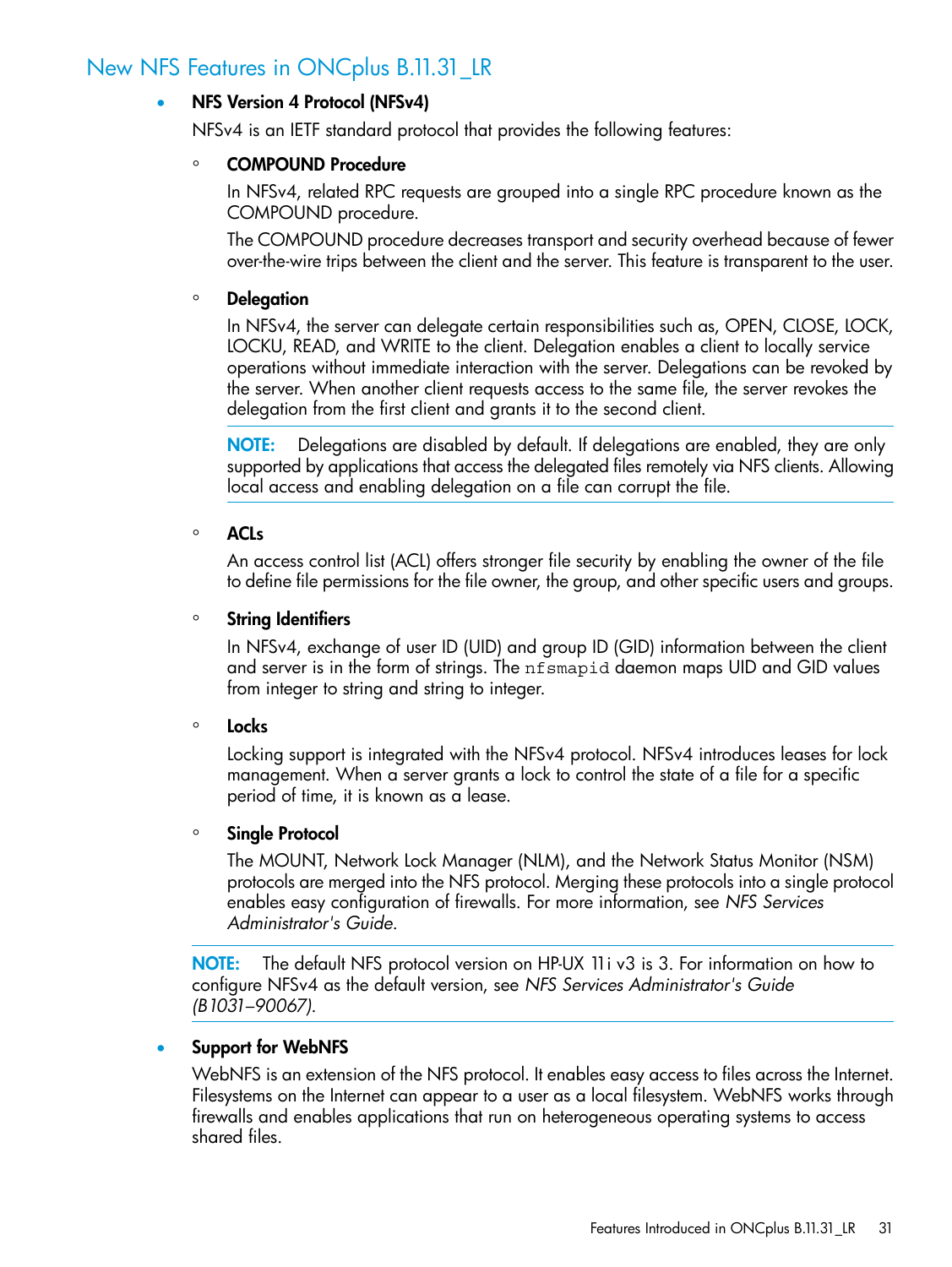#### **Secure NFS**

With Secure NFS security can be implemented at the Remote Procedure Call (RPC) level. This standard authentication system is known as Secure RPC. When NFS uses the facilities provided by Secure RPC, it is known as Secure NFS.

RPC authentication enables you to use a variety of authentication systems, such as DH, UNIX, and KERB, and is not dependent on the version of NFS used.

#### **Client Failover**

When an NFS server fails, the client accessing the shared files on that server can no longer access the shared files. If client failover is enabled, the client is automatically switched to an alternate server, which is a replica of the server that failed. The client continues to access shared files, without being aware of the switch.

NOTE: Client failover support is limited to read-only mounts or static filesystems that are not modified often.

#### <span id="page-31-0"></span>• Enhanced NFS logging

NFS server logging enables an NFS server to provide a record of file operations that are performed on its filesystems.

### New AutoFS Features in ONCplus B.11.31\_LR

AutoFS supports the following features:

#### • On-Demand Mounting of Hierarchical Filesystems

In earlier versions, AutoFS mounted an entire set of filesystems if they were hierarchically related. However, in HP-UX 11i v3, AutoFS mounts only those filesystems that users access. Other filesystems that are hierarchically related to these filesystems are mounted only when they are requested. Hierarchical filesystem mounting prevents unnecessary mounting and unmounting, and improves performance.

#### • Browsability

AutoFS enables a user to browse the potential mount-points for indirect maps without actually mounting each filesystem.

#### • Concurrent mount or unmount

AutoFS performs concurrent mounts and unmounts using the multithreaded automountd daemon. Concurrent mounting or unmounting prevents services from hanging if a server is unavailable.

#### • Reliable NFS ping

AutoFS supports a -retry=**n** mount option for an NFS map entry to configure the ping timeout value. The default timeout value is 10 seconds. The ping command can impose a load on the network if used during normal operations or from automated scripts.

#### • NFS loopback mount

By default, AutoFS uses the Local File Systems (LOFS) mounts for locally mounted filesystems. AutoFS provides an option to allow loopback NFS mounts for the local mount. Use this option in high availability NFS environments.

#### • Client-side Failover Support

If the current server goes down, AutoFS enables a mounted NFS read-only filesystem to transparently switch over to an alternate server.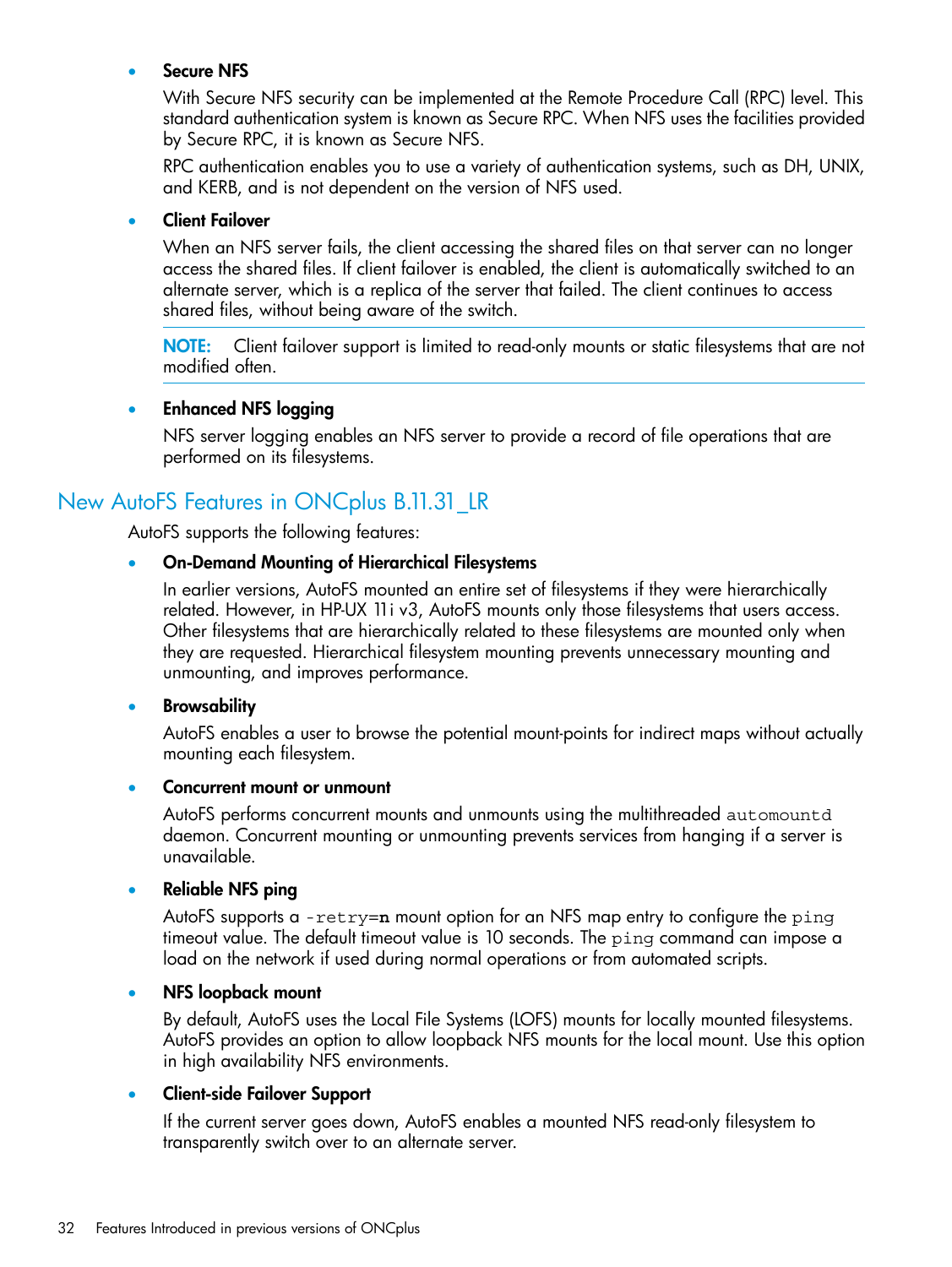### • Backend Support

AutoFS supports the storage and distribution of AutoFS maps in the following:

- Files
- Network Information Service (NIS)
- Lightweight Data Access Protocol (LDAP)

### • Filesystem Support

AutoFS supports the automatic mounting and unmounting of the following filesystems:

- NFS (All versions including NFSv4)
- CacheFS
- HFS
- VxFS
- CIFS
- AutoFS

### Secure NFS Support

If the NFS client supports mounting of secure directories, AutoFS supports Secure NFS filesystems.

#### <span id="page-32-0"></span>• IPv6 Support

AutoFS provides support for mounting filesystems over IPv6 transports.

### New CacheFS Features in ONCplus B.11.31\_LR

CacheFS supports the following features:

#### • Complete Binary Caching

CacheFS is commonly used to manage application binaries. This feature enables you to cache a complete binary file in the local cache. To force a client to cache a complete copy of the accessed binary file, use the rpages mount option. For more information on the rpages mount option, see the *NFS Services Administrator's Guide*.

#### • Cache Pre-Loading

This feature enables you to pre-load or pack specific files and directories in the cache. Packing files and directories enables you to have greater control over the cache contents because it ensures that the specified files are always present in the cache. Use the cachefspack command to pack specific files and directories.

#### • Cache Administering

This feature enables you to perform administrative tasks, such as creation and deletion of a cache directory. It also enables you to update the resource parameters of the specified cache directory. In addition, you can view the contents and statistics of the cache.

#### • CacheFS Write Modes

CacheFS supports two write modes, write-around and non-shared. In the write-around mode, writes are made to the back filesystem. Write-around mode is the default write mode. In the non-shared mode, writes are made both to the front and the back filesystems.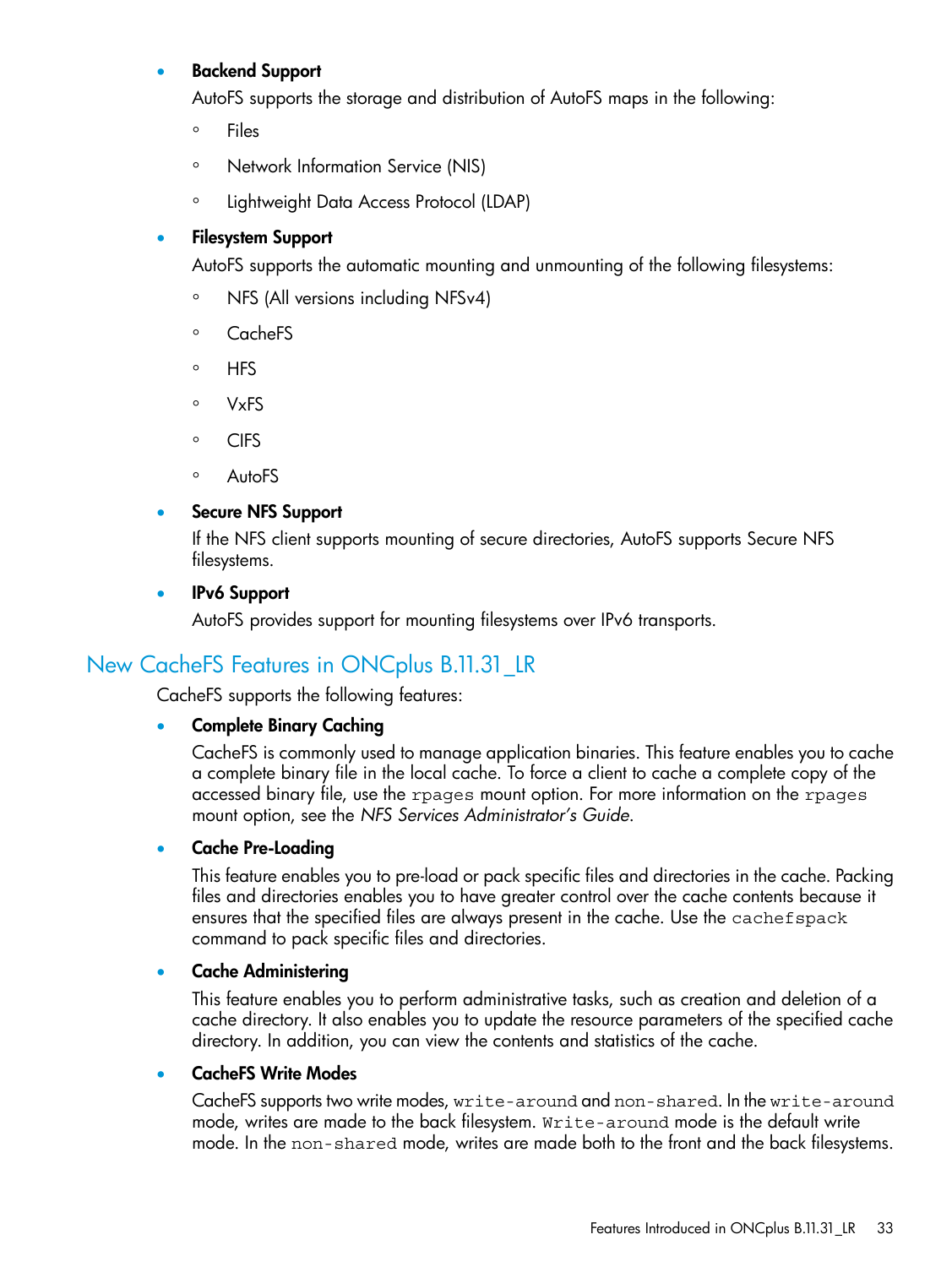#### **Cache Consistency Checking**

CacheFS checks the files that are stored in the cache to ensure that the files are kept up to date. With this version of CacheFS, the default behavior is that the consistency checking used can impact CacheFS performance. Following are mount options that can be used to change the type of consistency checking performed by CacheFS:

- noconst Disable consistency checking.
- demandconst Consistency checking is performed on demand.
- weakconst Consistency check used to verify cache consistency with the NFS client's copy of the attributes. weakconst is the consistency checking level similar to the default behavior in HP-UX 11i v2.

NOTE: Consistency is not checked at file open time.

#### **Switching Mount Options**

You can switch between mount options without deleting or rebuilding the cache. For instance, you can switch from default to non-shared, or from noconst to demandconst mount options without recreating the cache.

#### • Support for Large Files and Large Filesystems

CacheFS supports the maximum file and filesystem sizes supported by both the underlying front filesystem in which the cache resides and the back filesystem.

CacheFS data structures are 64-bit compliant.

<span id="page-33-0"></span>NOTE: CacheFS does not support NFSv4 filesystems.

### New NIS Features in ONCplus B.11.31\_LR

NIS supports the following features:

#### Shadow Mode

.

Starting with HP-UX 11i v3, NIS supports shadow password mode. This enables the NIS subsystem to recognize a system in shadow mode and to build, store, and retrieve the password information accordingly.

NOTE: The encrypted password information used for creating NIS password maps is present in the shadow file and is visible in the passwd maps (passwd.byname and passwd.byuid)

#### • DNS Forwarding Mode

The DNS Forwarding Mode enables the NIS server to contact the DNS server to service hosts or ipnodes requests. NIS can automatically fetch the information from DNS. This operation is transparent to the user or application and can be achieved without any change to the switch configuration.

#### • Multi-homed Node

NIS supports systems with more than one network address. This enables an NIS client to obtain the closest address of the host when it looks for a specific host name.

#### • IPv6 Data Support

NIS retrieves the IP addresses corresponding to the host name and identifies the IPv6 address formats. IPv6 data support is provided with ONCplus, but NIS is not IPv6 enabled.